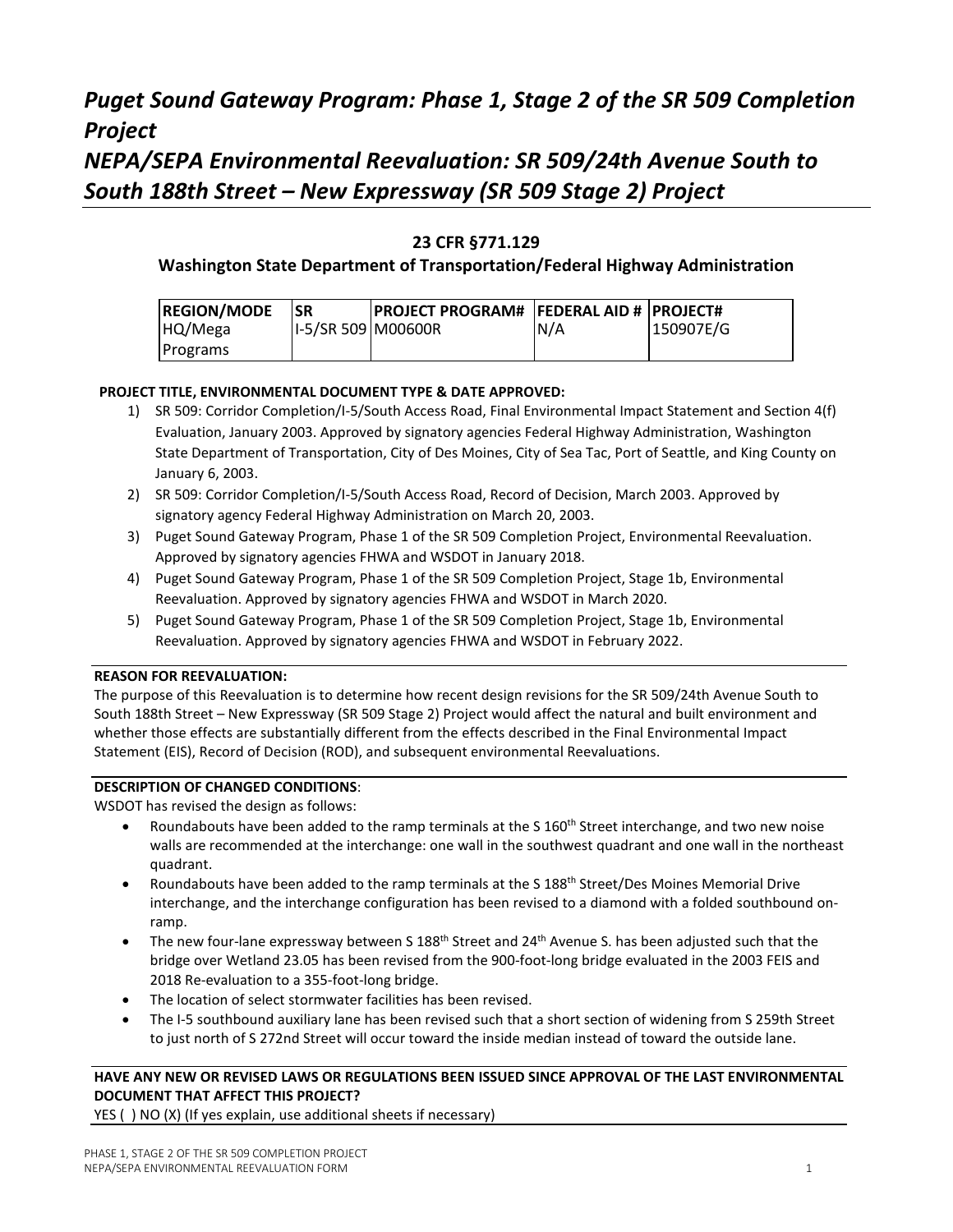# PHASE 1, STAGE 2 OF THE SR 509 COMPLETION PROJECT NEPA/SEPA ENVIRONMENTAL REEVALUATION FORM 2

### **WILL THE CHANGED CONDITIONS AFFECT THE FOLLOWING DIFFERENTLY THAN DESCRIBED IN THE ORIGINAL ENVIRONMENTAL DOCUMENT?** (If yes, attach a detailed summary addressing the impacts and mitigation)

|                                             | YFS.         | NO. |                                                                      | YFS. | NO.          |
|---------------------------------------------|--------------|-----|----------------------------------------------------------------------|------|--------------|
| 1) THREATENED or ENDANGERED SPECIES ( ) (X) |              |     | 5) HAZARDOUS WASTE SITES                                             |      | $(\ )$ $(X)$ |
| 2) PRIME and UNIQUE FARMLAND                | $(\ )$ $(X)$ |     | 6) HISTORIC or ARCHAEOLOGICAL SITES ( ) (X)                          |      |              |
| 3) WETLANDS                                 |              |     | $(X)$ $(.)$ 7) 4 (f) LANDS                                           |      | (X)          |
| 4) FLOODPLAINS                              |              |     | $(X)$ $(0, 0)$ $(0, 0)$ $(0, 0)$ $(0, 0)$ $(0, 0)$ $(0, 0)$ $(0, 0)$ |      | (X)          |

### **WILL THESE CHANGES RESULT IN ANY CONTROVERSY?** YES ( ) NO (X) (If yes explain)

|    | WILL THESE CHANGES CAUSE ADVERSE IMPACTS IN THE FOLLOWING AREAS: (If yes, address comments below.) |     |     |     |                                |        |  |
|----|----------------------------------------------------------------------------------------------------|-----|-----|-----|--------------------------------|--------|--|
|    |                                                                                                    | YES | ΝO  |     |                                | YES NO |  |
|    | AIR QUALITY                                                                                        |     | (X) | 7)  | <b>WATER QUALITY</b>           | ( X )  |  |
| 2) | <b>NOISE</b>                                                                                       |     | (X) | 8)  | <b>VISUAL QUALITY</b>          | ( X )  |  |
| 3) | <b>LAND USE</b>                                                                                    |     | (X) | 9)  | NATURAL RESOURCES and ENERGY   | ( X )  |  |
| 4) | TRAFFIC or TRANSPORTATION                                                                          |     | (X) | 10) | PUBLIC SERVICES and UTILITIES  | ( X )  |  |
| 5) | DISPLACEMENT<br>(business or residence)                                                            |     | (X) | 11) | <b>VEGETATION and WILDLIFE</b> | ( X )  |  |
| 6) | ECONOMIC GROWTH and DEVELOPMENT                                                                    |     | (X) | 12) | <b>RECREATION</b>              | ( X )  |  |
|    |                                                                                                    |     |     | 13) | SOCIAL IMPACTS                 | (X)    |  |

### **COMMENTS:**

The revised design addressed by this Reevaluation does not substantially change the overall impacts that were discussed in the previously prepared project documents list at the top of this form (see Attachment 1).

- WSDOT will implement the minimization measure to span all Category II wetlands except at Wetland 23.05 (Wetland B). The impacts from the two-span bridge over Wetland 23.05 (Wetland B) will be mitigated for at the AMB "Advance" mitigation site which is located directly adjacent to the impact. There are currently enough credits to offset the permanent direct impacts from a shorter bridge and there will be no net loss of wetland acreage and function.
- The minimization measure to cross all streams with bridges and design them to comply with WDFW criteria for safe fish passage included in the 2003 FEIS will not be applied to the two newly identified stream channels and fish barriers. WSDOT will continue to engage and collaborate with the Puyallup Tribe of Indians (PTOI) to develop a barrier correction strategy that addresses the UNT to West Fork Des Moines Creek (935212) and UNT to South Fork McSorley Creek (935070) sites. These fish barriers are being addressed as independent projects and will be evaluated in a separate NEPA document.

### **CONCLUSIONS and/or RECOMMENDATIONS:**

Changes as noted above would not result in new significant adverse effects. SR 509 Stage 2 remains compliant with current federal, state, local, and departmental regulations and directives with regard to National Environmental Policy Act (NEPA) and State Environmental Policy Act (SEPA) processes. This Reevaluation form and the Attachments demonstrate that there would be no new significant effects resulting from the proposed changes as compared to the Final EIS that was approved in January 2003, the ROD that was approved in March 2003, and the NEPA Reevaluations that were approved in January 2018, March 2020, and February 2022.

### **I concur with the conclusions and recommendations above.**

| <b>WSDOT Official</b> | <b>FHWA Official</b> |
|-----------------------|----------------------|
|                       |                      |
| Date                  | Date                 |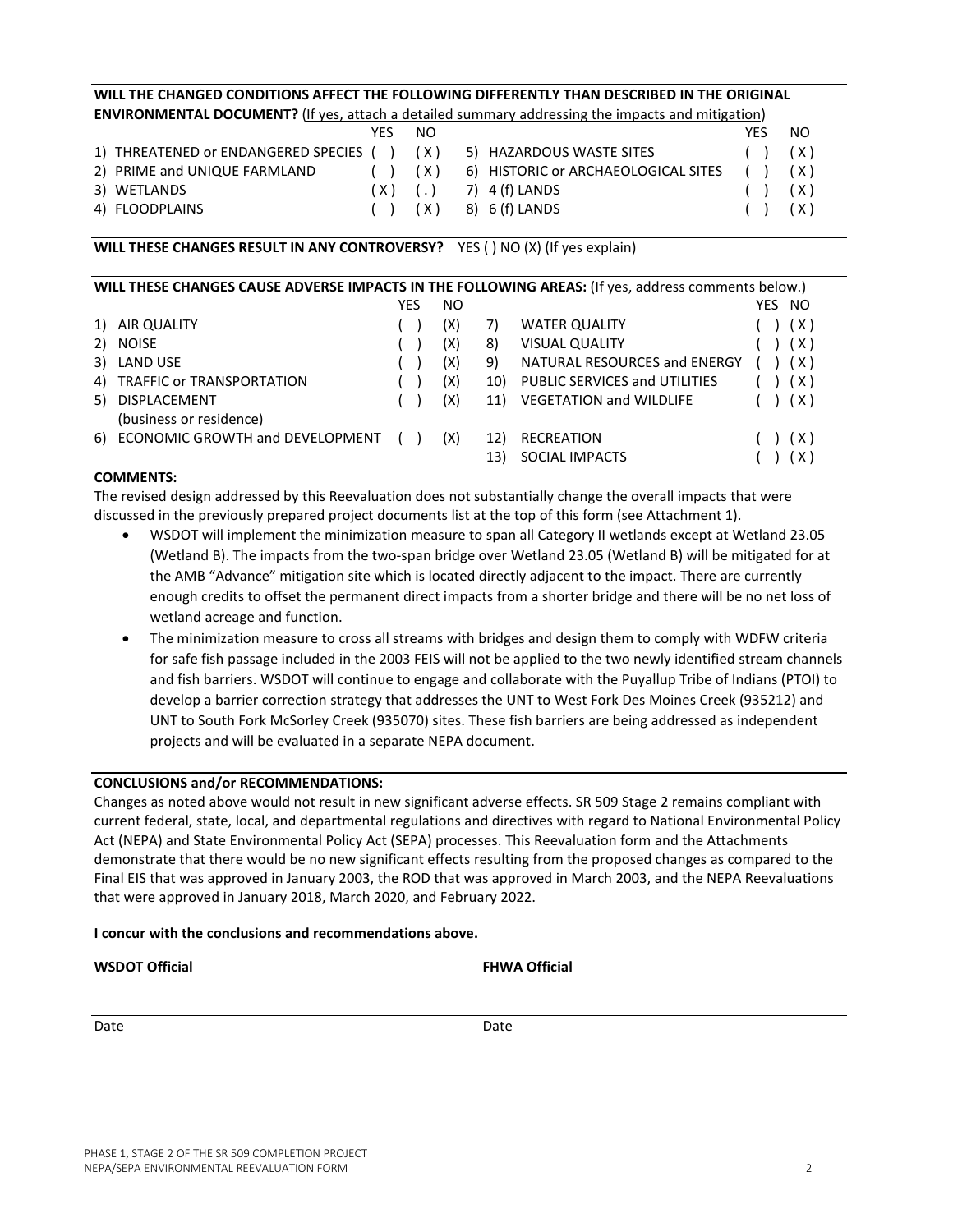

#### **ATTACHMENT 1**

### **DESCRIPTION OF CHANGED CONDITIONS AND EFFECTS**

### **Environmental Re-evaluation/Consultation Form for SR 509/24th Avenue South to South 188th Street – New Expressway (SR 509 Stage 2) Project**

- Final Environmental Impact Statement, approved January 2003
- Record of Decision, approved March 2003
- NEPA/SEPA Environmental Re-evaluation: Phase 1 of the SR 509 Completion Project, approved January 2018
- NEPA/SEPA Environmental Re-evaluation: Stage 1b of the SR 509 Completion Project, approved March 2020
- NEPA/SEPA Environmental Re-evaluation: Stage 1b of the SR 509 Completion Project, approved February 2022

The purpose of this re-evaluation is to document National Environmental Policy Act (NEPA), State Environmental Policy Act (SEPA), Endangered Species Act (ESA), and Section 106 and 4(f) compliance for the SR 509 Stage 2 Project (Stage 2 Project) associated with design refinements at S 160<sup>th</sup> Street interchange, S 188<sup>th</sup> Street interchange, the new SR 509 corridor, and the southbound auxiliary lane on Interstate 5 between SR 516 and S. 272nd Street. The design refinements were evaluated along with any changed conditions to determine if the Stage 2 Project would cause significant environmental impacts that were not evaluated in the SR 509: Corridor Completion/I-5/South Access Road's Final Environmental Impact Statement (Final EIS) and Section 4(f) Evaluation (January 2003) (23 CFR 771.129; 23 CFR §771.130(b)(1)).

Since completion of the Final EIS and ROD (FHWA 2003), WSDOT has advanced Phase 1 (which consists of Stages 1a, 1b and 2) of the SR 509 Corridor Completion Project with the following:

- Completion of a 2018 NEPA Re-evaluation for Phase 1 Improvements
- Completion of a 2020 NEPA Re-evaluation for Stage 1b Improvements
- Began construction of the Stage 1a and 1b improvements
- Continued design work on the Stage 2 Project and acquisition of right-of-way:
- Continued coordination with the Cities of Burien, SeaTac, Des Moines and Kent,
- Reinitiated coordination with resource agencies and Tribes to discuss potential impacts to natural resources and mitigation
- Engaged the Muckleshoot Indian Tribe Fisheries Division staff and Puyallup Tribe of Indians Fisheries Department staff to address wetland/stream mitigation and fish barrier correction

**Figure 1** identifies the general limits for Phase 1 (the Stage 1a, Stage 1b and Stage 2 Projects). The Stage 2 Project is the subject of this re-evaluation. This re-evaluation describes the changed conditions and how the proposed design refinements for the Stage 2 Project would affect the natural and built environment and whether those effects differ from the effects described in the Final EIS and Record of Decision (2003 FEIS and ROD) and 2018 Re-evaluation for the Phase 1 Improvements. **Figure 2** depicts the SR 509 Stage 2 Project elements and most current design refinements in the context of the 2003 Final EIS and 2018 Re-evaluation.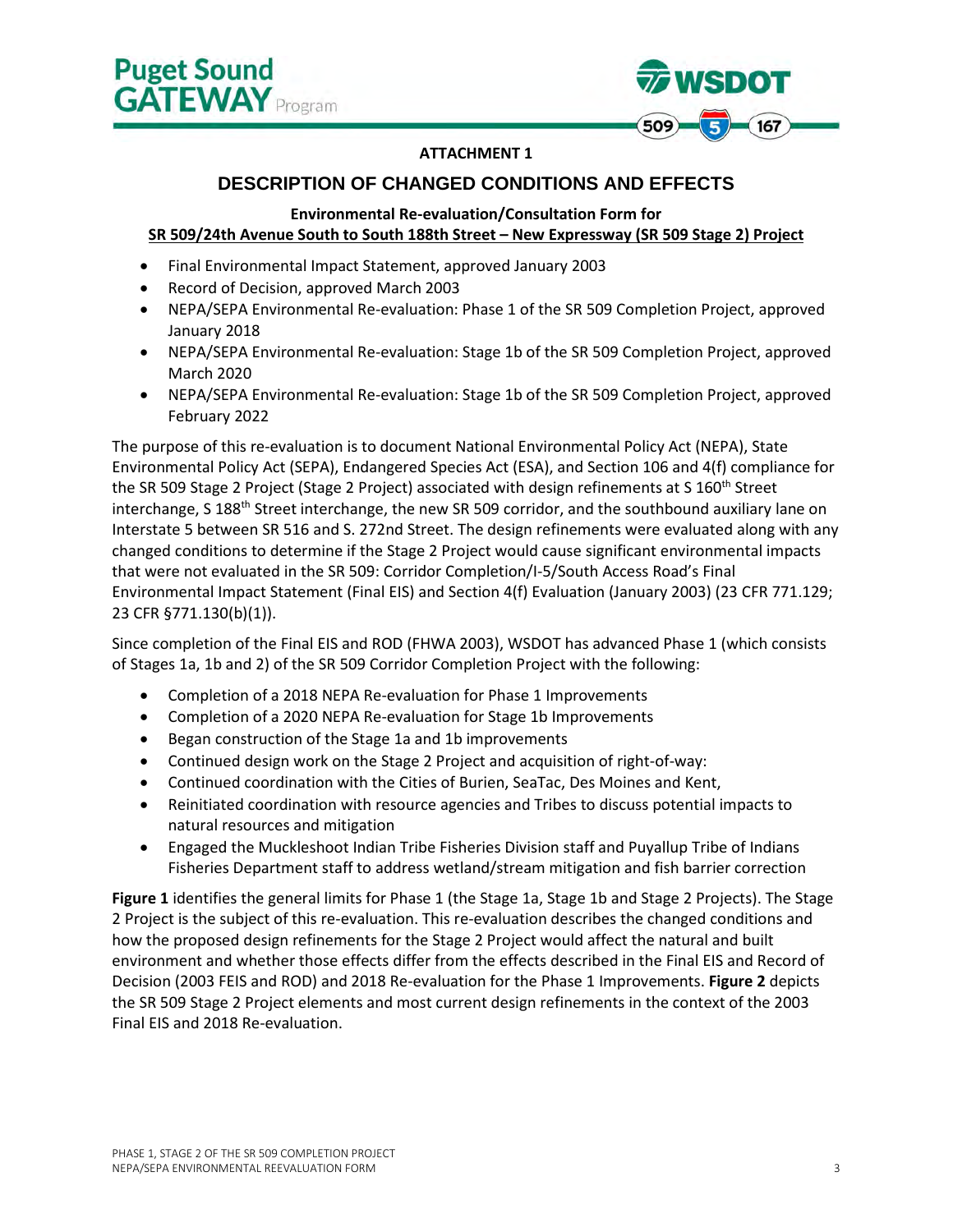# **DESCRIPTION OF DESIGN CHANGES**

WSDOT has further refined the SR 509 Stage 2 Project elements since issuance of the Final EIS and the 2018 Re-evaluation. **Figure 3 and Figure 4** along with the following subsections describes the current Stage 2 Project and highlights the design refinements that are subject to this re-evaluation in more detail.

#### **S 160th Street Interchange Improvements**

- Improvements at the S 160th Street Interchange were identified as traffic mitigation in the 2018 Re-evaluation. Subsequent to the 2018 Re-Evaluation, an Interchange Control Evaluation (ICE) (**see Attachment A**) was prepared and determined that traffic would be controlled by roundabouts at both of the non-signalized ramp terminals. Pedestrian crossings would also be provided at both ramp terminals on the north side of S 160th Street to accommodate the existing sidewalk. See **Figure 5** for updated the channelization.
- Two new noise walls will be constructed at the interchange: one wall in the northwest quadrant and one wall in the northeast quadrant.

#### **S 188th Street/Des Moines Memorial Drive (DMMD) Interchange Improvements**

The interchange configuration at S 188<sup>th</sup> Street/Des Moines Memorial Drive has been revised to include a -diamond interchange with a folded southbound on-ramp. The footprint of the interchange is smaller than the footprint of the Single-Point Urban Interchange evaluated in the 2003 Final EIS. Subsequent to the 2018 Re-evaluation, an ICE (see **Attachment B**) was prepared and determined that traffic would be controlled by roundabouts at the ramp terminals instead of signals. A non-motorized multi-use path would be provided on the south side of Des Moines Memorial Drive (DMMD) throughout the interchange area, as pedestrians are restricted on the northeast side of the interchange due to the proximity to Sea-Tac International Airport. **See Figure 6** for the updated channelization.

#### **SR 509, S 188th Street to 24th Ave S**

- The SR 509 Expressway between S 188th Street and 24th Ave S is approximately 40-feet narrower than the six-lane roadway evaluated in the 2003 Final EIS and is largely consistent with what was evaluated in the 2018 Re-evaluation. As was evaluated previously, the Stage 2 Project will construct bridges at the following locations:
	- o SR 509 bridge over Des Moines Memorial Drive/South 188th Street
	- o SR 509 bridge over Wetland 23.05 (Wetland B)
	- o South 192nd Street bridge over SR 509
	- o SR 509 bridge over Des Moines Memorial Drive (DMMD)
	- o SR 509 bridge over Wetland 21.75 (Wetland A) and Des Moines Creek
- The bridge over Wetland 23.05 has been revised from the 900-foot-long bridge evaluated in the 2003 FEIS and 2018 Re-evaluation to a 355-foot-long bridge. The shorter bridge over Wetland 23.05 results in substantially improved roadway geometry for the mainline and northbound ramps to and from S. 188th Street/Des Moines Memorial Drive, simplifies the structure over Des Moines Memorial Drive, and reduces the amount of new roadway/pavement within the SeaTac Airport runway protection zone. The shorter bridge spans the wetland to the extent practicable, maintains wetland connectivity to the AMB Advance Mitigation site, and accommodates the Lake to Sound Trail undercrossing.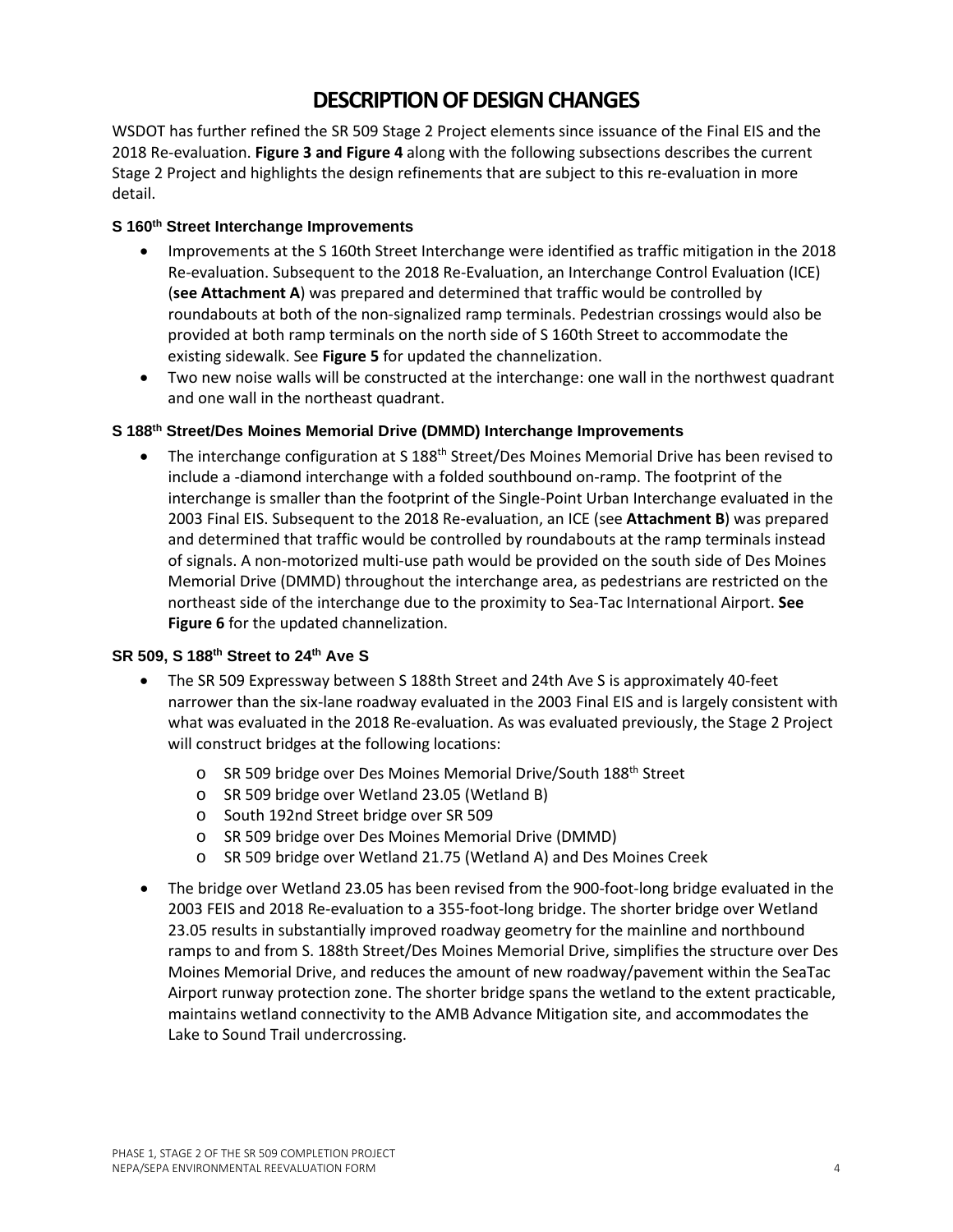#### **I-5, Southbound Auxiliary Lane between S 272nd Street and SR 516**

• The roadway profile and alignment of the southbound auxiliary lane is narrower than the two southbound lanes that were evaluated in the 2003 FEIS and is largely consistent with what was previously evaluated in the 2018 Re-evaluation. The design has been revised such that a short section of widening from S 259<sup>th</sup> Street to just north of S 272<sup>nd</sup> Street will occur toward the inside median instead of toward the outside lane. See **Figure 4**.

#### **Stormwater Treatment Design**

- The overall stormwater management approach is largely consistent with what was previously evaluated in the 2018 Re-evaluation with the following minor revisions to the locations of proposed stormwater facilities:
	- o Pond B2 has been reconfigured and shifted slightly south to avoid impacts on Wetland 22.65.
	- o Pond J has been removed, and the Midway Landfill Detention Pond (a regional facility) will be used instead to detain runoff from the Project.
	- o Bioretention areas and a media filter drain will be constructed at the NE 160th Street interchange to treat stormwater runoff from the Project.
- As was previously evaluated, the existing and new drainage systems would provide treatment that conforms to accepted best management practices (BMPs) outlined in the WSDOT *Highway Runoff Manual* (WSDOT 2019) and, as applicable, will meet local jurisdictional requirements, including the King County Surface Water Design Manual (King County 2016) and the Des Moines Creek Basin Plan (1997).

## **AGENCY AND TRIBAL OUTREACH**

Local, state, and federal agencies are actively involved in the development of the SR 509 Completion Project. WSDOT holds regular meetings with the Port of Seattle, King County and the Cities of Kent, Des Moines, Burien, and SeaTac to communicate and collaborate about the Project. WSDOT is also working with the Washington State Department of Archaeology and Historic Preservation (DAHP), U.S. Army Corps of Engineers (USACE), Washington State Department of Ecology (Ecology), and Washington Department of Fish and Wildlife (WDFW) to discuss potential Project impacts and minimization measures and to obtain permits and approvals needed to construct the Project.

WSDOT has also participated in government-to-government consultation with the following four federally recognized tribes since the beginning of the Gateway Program: Muckleshoot Indian Tribe (MIT), Puyallup Tribe of Indians (PTOI), Snoqualmie Tribe, and the Confederated Tribes and Bands of the Yakama Nation. WSDOT also consulted with the Duwamish Tribe (non-federally recognized) as an interested party. Tribal representatives have been provided opportunities to review and comment on the Section 106 Area of Potential Effects (APE) and draft survey reports for cultural resources. In addition to consulting on cultural resources, WSDOT initially coordinated with the MIT regarding the Stage 2 Project mitigation site. The MIT was also involved in early discussions regarding the two fish passage barriers within the Project limits. As coordination progressed, the MIT indicated that they would defer to the Puyallup Tribe of Indians (PTOI) on this Project. Beginning in April 2021, tribal coordination efforts shifted to occur primarily between WSDOT and PTOI to resolve fish barrier corrections; however, these fish barriers are being addressed as independent projects and will be evaluated in a separate NEPA document.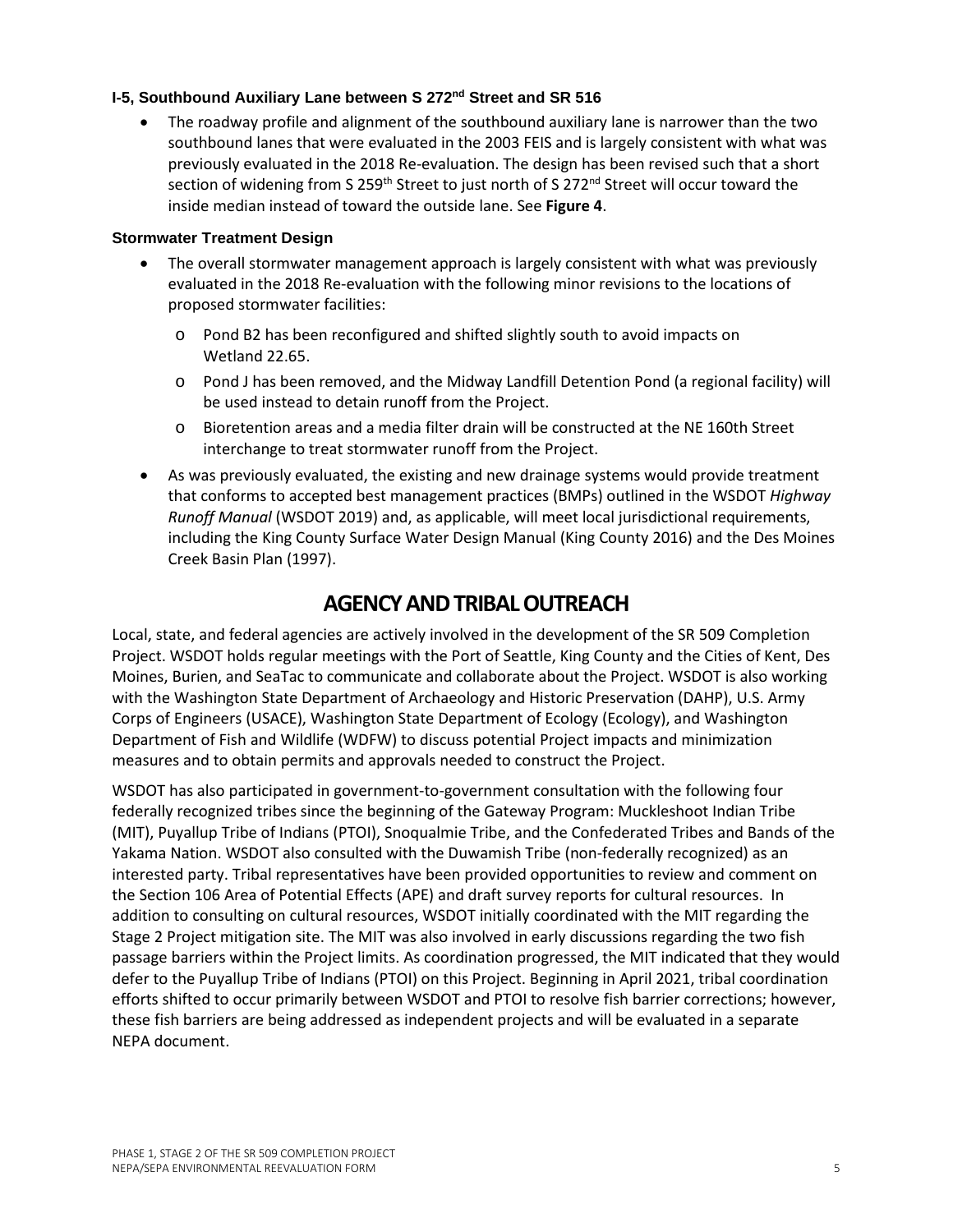# **ANALYSIS OF CHANGED CONDITIONS AND EFFECTS**

FHWA and WSDOT reviewed the affected environment for changed conditions and evaluated the design refinements for the Stage 2 Project to determine whether any new significant environmental impacts, beyond those described in the Final EIS, ROD, and 2018 Re-evaluation would result from the Stage 2 Project design refinements. Specific resources that have the potential to be affected by either changed conditions or design refinements are described below.

### **Transportation**

Improvements at the S 160<sup>th</sup> Street interchange are in response to the following transportation impacts and mitigation measures that were identified in the 2018 Re-evaluation:

- The SR 509 southbound ramps/S 160th Street intersection LOS would deteriorate due to the stop-controlled southbound off-ramp left-turn movement (which only affects 15 vehicles per hour (Vph)). Possible mitigation measures to improve this intersection include signalization or conversion to a roundabout.
- The SR 509 northbound ramps/S 160th Street intersection LOS would deteriorate due to high delays experienced by the stop-controlled northbound off-ramp left-turn movement caused by increased volume on S 160th Street, as the SR 509 extension would attract more demand. Possible mitigation measures to improve this intersection include conversion to an all-way, stopcontrolled intersection.

The original 2003 FEIS included a single-point-urban-interchange configuration at the at the SR 509/S 188<sup>th</sup> Street/DMMD interchange. The 2018 Re-evaluation included a half-diamond interchange configuration that would not preclude a full diamond if additional funding became available. Since the 2018 Re-evaluation, there has been subsequent legislation which has included enough funding to build a full interchange. Therefore, the SR 509/S 188<sup>th</sup> Street/DMMD interchange configuration has been revised as a diamond with a folded southbound on-ramp which provides access in both the north and south directions.

Subsequent to the 2018 Re-Evaluation, two Interchange Control Evaluations (ICEs) were prepared to evaluate traffic control options at both the SR 509/160<sup>th</sup> Street interchange and the revised SR 509/S 188th Street/DMMD diamond interchange (see **Attachments A and B**). The ICE for the SR 509/S 160th Street Interchange evaluated an all-way stop control, which is the current configuration (No Build alternative), a signalized control, and a roundabout configuration. The ICE for the SR 509/S 188th Street/DMMD interchange evaluated a signalized control, and a roundabout configuration. Both ICEs recommended the roundabout designs based on the related peak hour traffic operations, safety performance, right-of-way impacts, environmental concerns, physical and geometric constraints, sustainable design, and costs.

Information related to traffic operations is summarized below and indicates that with the roundabout designs, traffic would operate well above the LOS standards and there would be **no new impacts** that were not previously identified in the 2003 FEIS. As summarized below, the roundabouts would promote a continuous flow of traffic as compared to the existing stop-controlled or signalized intersection. No new or revised mitigation measures would be required.

### **S 160th Street Interchange Improvements**

The estimated LOS at each of the ramp terminals is listed in **Table 1**. The LOS analysis indicates that the roundabout configuration at SR 509/S 160<sup>th</sup> Street interchange would operate at LOS A at both ramp terminals with no queues anticipated to spill back to adjacent intersections. No new or revised mitigation measures would be required for proposed refinements to the SR 509/S 160<sup>th</sup> Street interchange.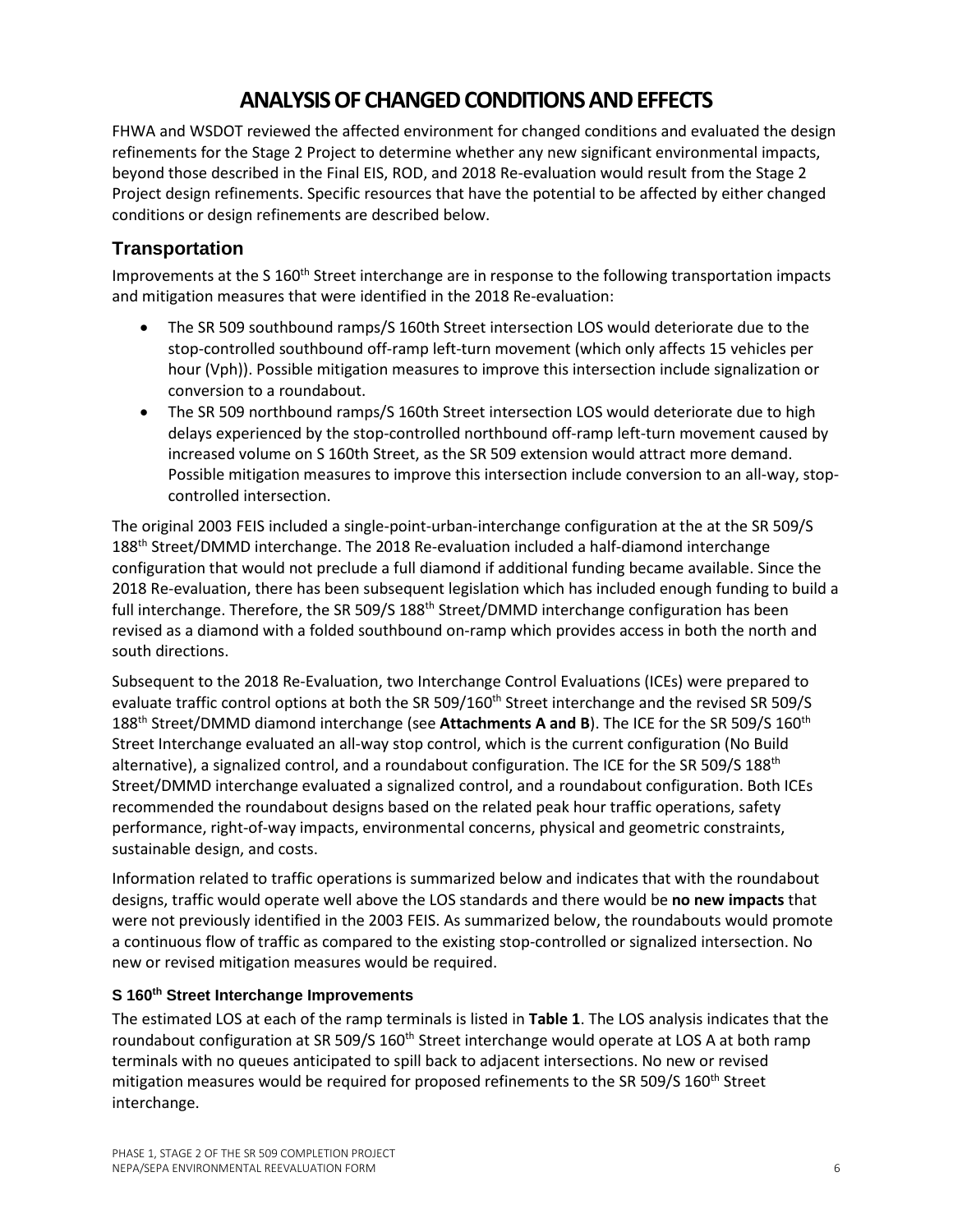| Table 1. Level of Service and Delay at SR 509/S 160th Street interchange |                                      |                     |                     |                     |                     |  |  |
|--------------------------------------------------------------------------|--------------------------------------|---------------------|---------------------|---------------------|---------------------|--|--|
| Year                                                                     | <b>Intersection</b>                  | <b>No Build</b>     |                     | <b>Roundabouts</b>  |                     |  |  |
|                                                                          |                                      | <b>AM Peak Hour</b> | <b>PM Peak Hour</b> | <b>AM Peak Hour</b> | <b>PM Peak Hour</b> |  |  |
| 2030                                                                     | SR 509 SB Ramps/S 160th St           | С                   | D                   | A                   | A                   |  |  |
|                                                                          | SR 509 NB Ramps/5th PI S/ S 160th St | F                   |                     | Α                   | A                   |  |  |
| 2045                                                                     | SR 509 SB Ramps/S 160th St           | С                   |                     | Α                   | Α                   |  |  |
|                                                                          | SR 509 NB Ramps/5th PI S/ S 160th St |                     | F                   | Α                   | A                   |  |  |

#### **S 188th Street/Des Moines Memorial Drive Interchange Improvements**

The estimated LOS at each of the ramp terminals is listed in **Table 2**. The LOS analysis indicates that the ramp terminals for both the signalized and roundabout configurations and adjacent intersections would operate well above the LOS standard of D, with no queues anticipated to spill back to adjacent intersections. No new or revised mitigation measures would be required for proposed refinements to the SR 509/S 188<sup>th</sup> Street/DMMD interchange.

| Table 2. Level of Service and Delay at SR 509/S 188 <sup>th</sup> Street/DMMD interchange |                                      |                       |                     |                        |                     |  |  |  |
|-------------------------------------------------------------------------------------------|--------------------------------------|-----------------------|---------------------|------------------------|---------------------|--|--|--|
| Year                                                                                      | <b>Intersection</b>                  | <b>Signalized LOS</b> |                     | <b>Roundabouts LOS</b> |                     |  |  |  |
|                                                                                           |                                      | <b>AM Peak Hour</b>   | <b>PM Peak Hour</b> | <b>AM Peak Hour</b>    | <b>PM Peak Hour</b> |  |  |  |
|                                                                                           | 8 <sup>th</sup> Ave S/DMMD           | B                     | A                   | B                      | A                   |  |  |  |
| 2030                                                                                      | SR 509 SB Ramps/DMMD                 | B                     | B                   | A                      | в                   |  |  |  |
|                                                                                           | DAR 509 NB Ramps/DMMD                | A                     | A                   | A                      | A                   |  |  |  |
|                                                                                           | DMMD/Starling/S 188 <sup>th</sup> St | C                     | C                   | C                      | C                   |  |  |  |
|                                                                                           | 8 <sup>th</sup> Ave S/DMMD           | B                     | B                   | B                      | B                   |  |  |  |
| 2045                                                                                      | SR 509 SB Ramps/DMMD                 | B                     | B                   | A                      | в                   |  |  |  |
|                                                                                           | DAR 509 NB Ramps/DMMD                | A                     | A                   | A                      | A                   |  |  |  |
|                                                                                           | DMMD/Starling/S 188 <sup>th</sup> St |                       | С                   |                        |                     |  |  |  |

#### **Non-motorized Facilities**

Design refinements for the Stage 2 Project would further enhance non-motorized transportation by providing new pedestrian crossings at both ramp terminals on the north side of S 160th Street and the non-motorized path along the south side of 188<sup>th</sup>/DMMD interchange area. This was not considered in the 2003 FEIS or the 2018 Re-evaluation.

In addition, WSDOT continues to contribute funding for the Lake to Sound Trail, which was identified as mitigation in the 2003 FEIS. The Lake to Sound Trail Segment C construction is scheduled to be complete in 2023.

### **Noise**

Traffic noise was re-evaluated to include an expanded study area. Since the Stage 2 Project includes improvements at the S 160th Street Interchange, the noise study area was correspondingly increased to capture the SR 509 corridor between 188th/DMMD Interchange and the S 160th Street Interchange. This segment of roadway was not previously evaluated. WSDOT prepared a Noise Impact Technical Memorandum (2021) to evaluate potential noise impacts to sensitive receptors within the added study area. (see **Attachment C**).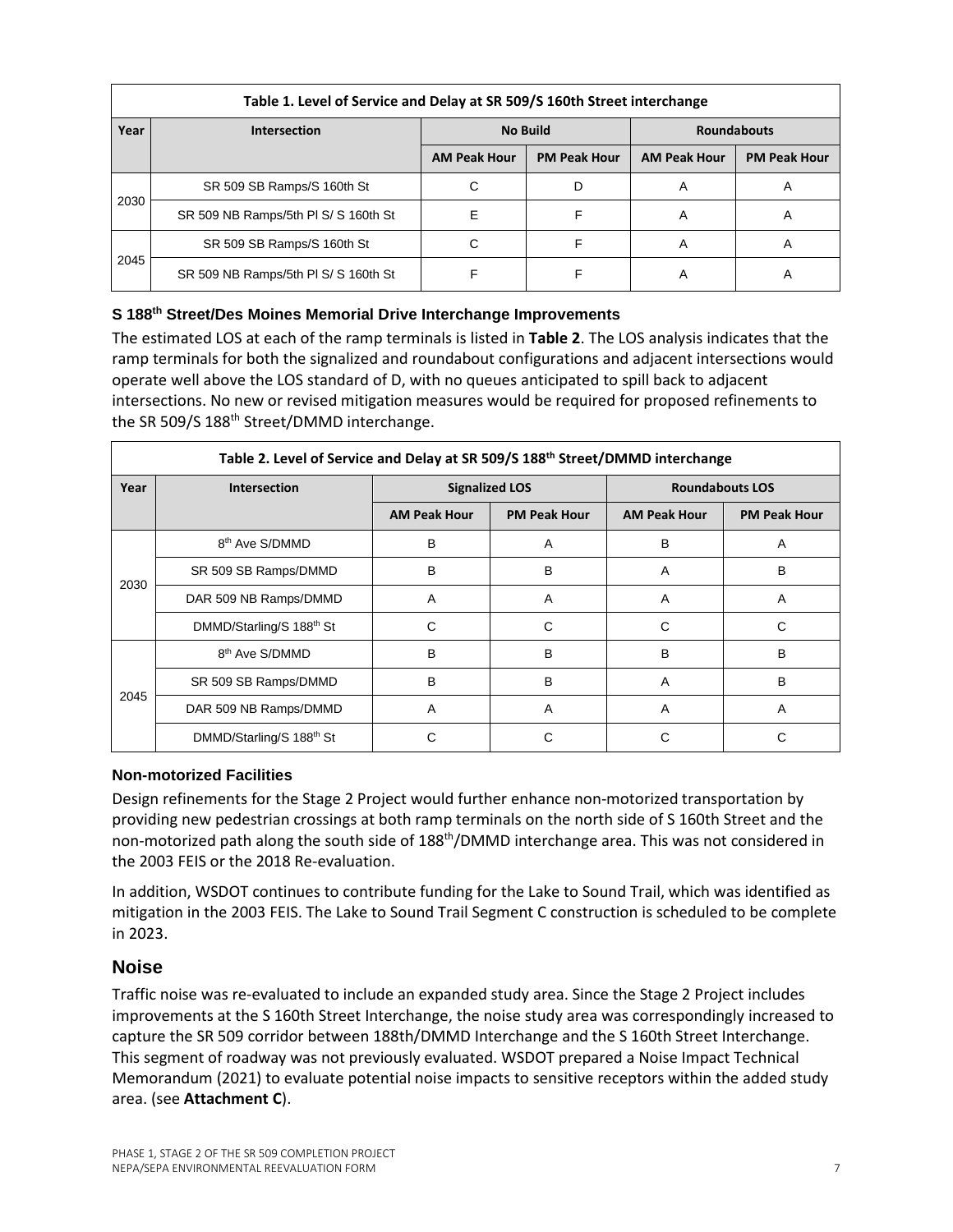#### **Impacts**

Traffic noise impacts occur when predicted noise levels approach or exceed noise abatement criteria (NAC) established by the FHWA, or substantially exceed existing noise levels. WSDOT considers a noise impact to occur if predicted noise levels approach within 1 A-weighted decibels (dBA) of the NAC. The NAC for residential (single- and multifamily units) is 67 dBA. Noise abatement was considered at locations where traffic noise levels were predicted to be 66 dBA or greater with or without the project.

The dominant existing sound source within the added study area for this noise analysis is traffic noise from SR 509. Traffic on Des Moines Memorial Drive as well as South 160th Street are also significant noise sources. Land uses within the study area are primarily single-family residences. There are multifamily residences near the South 160th Street interchange. There are no existing noise walls within the study area. SeaTac International Airport Level Day-Night sound contours do not overlap any receptors within the study area, although airplanes are often audible throughout the study area.

A total of 534 receivers were modeled to determine traffic noise levels. Under existing conditions, the model indicates that sound levels range between 36 and 70 dBA and that 53 receptors experience noise levels that approach or exceed the NAC (**Table 3**). Without the project, traffic volumes are projected to remain similar to existing conditions for the next 25 years and in the year 2045, the model predicted noise levels would range between 45 dBA and 74 dBA and fewer receptors (31) would experience noise levels that approach or exceed the NAC. In the year 2045, with the Project (i.e., build condition), the model predicted noise levels would range between 39 dBA and 73 dBA. There would be 99 receptors that would experience noise levels that approach or exceed the NAC.

| Table 3. Existing and Predicted Noise Impacts and Modeled Locations |                             |                                                                       |  |  |  |
|---------------------------------------------------------------------|-----------------------------|-----------------------------------------------------------------------|--|--|--|
| Condition                                                           | Range of Sound Levels (dBA) | Locations where noise levels are predicted<br>to be 66 dBA or greater |  |  |  |
| Existing (2017)                                                     | $36 - 70$                   | 51                                                                    |  |  |  |
| No-Build (2045)                                                     | 45-74                       | 62                                                                    |  |  |  |
| Build (2045)                                                        | $39 - 73$                   | 97                                                                    |  |  |  |
| $dBA = A$ -weighted decibels                                        |                             |                                                                       |  |  |  |

### **Mitigation**

Traffic noise abatement was considered for the expanded study area to reduce sound levels at impacted first-row receptors. Six noise walls were analyzed for the expanded study area and compared to WSDOT feasible and reasonable criteria. Two of the six noise walls were found to pass WSDOT criteria and are recommended for construction. These walls are shown on **Figure 7** and summarized as follows:

- Wall 104 is recommended for construction southwest of the South 160th Street Interchange. The wall has a length of 1,180-feet and a height that ranges from 8-feet to 14-feet.
- Wall 105 is recommended for construction northeast of the South 160th Street Interchange. This wall has a length of 874 feet and a height that ranges from 8-feet to 16-feet.

Noise abatement will not be planned if more than 50 percent of eligible property owners oppose the proposed noise abatement. No other new or revised mitigation measures would be required.

### **Air Quality, Energy**

Air quality due to construction activities would remain the same as previous analyses. The estimated vehicle miles travelled in the study area and the resultant regional emissions and energy consumption during operation would not increase as a result of any of the proposed design refinements because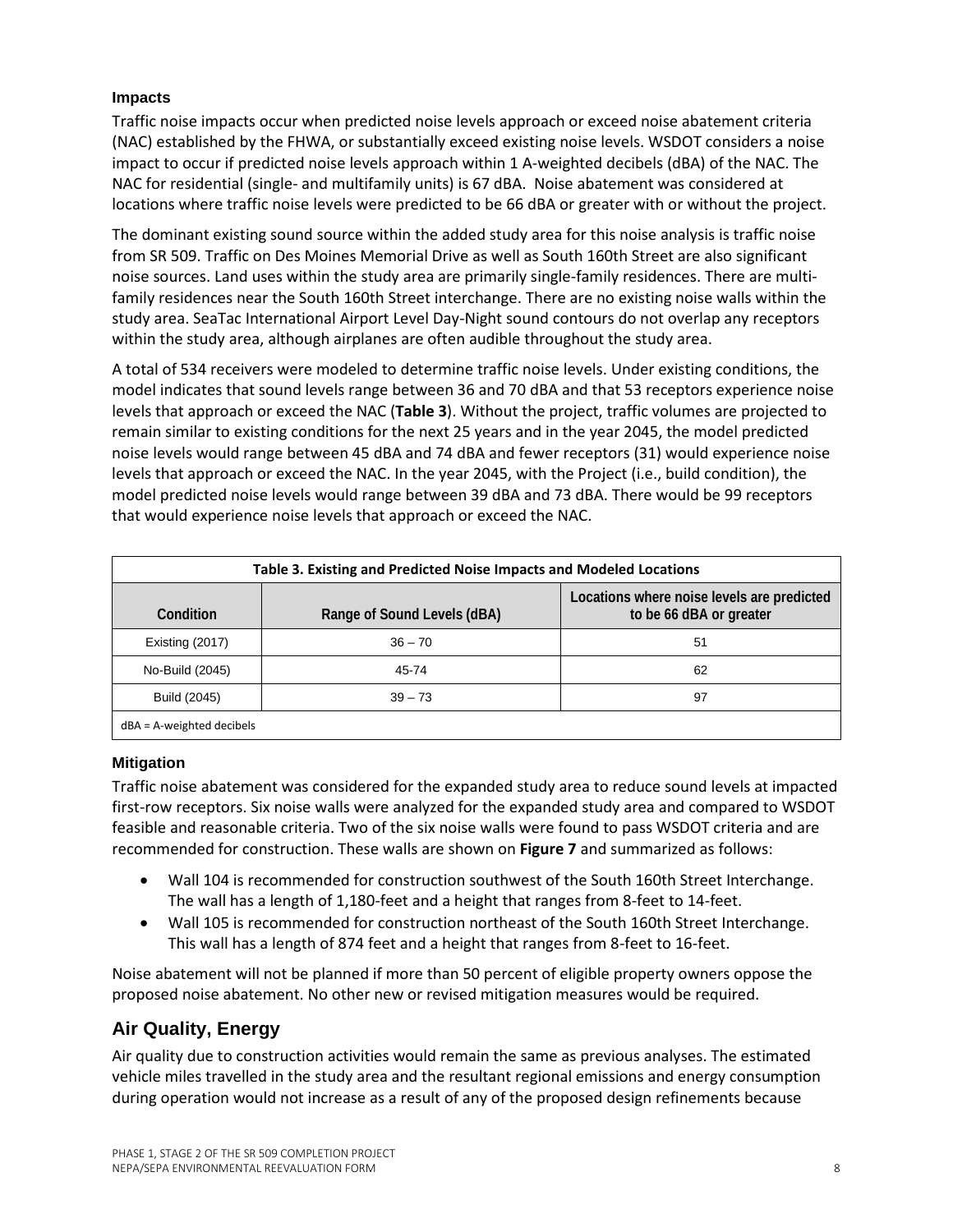there are no major funded transportation projects planned for construction, no major changes in land use, and no major capacity improvements beyond those included in the previous analysis. Consistent with the previous analyses, there would be an overall improvement in air quality and no new impacts would occur as a result of the SR 509 Stage 2 Project design refinements that were not previously identified in the 2003 FEIS or subsequent evaluations. No new or revised mitigation measures would be required.

### **Geology and Soils**

The design refinements included in the Stage 2 Project would not result in substantial changes in horizontal or vertical alignment and would occur within areas previously studied. The roundabouts at S 160th Street interchange would not require large amounts of earthwork and would occur within WSDOT right-of-way. The amount of earthwork in and around the Wetland 23.05 would increase as compared to the 2003 FEIS and 2018 Re-evaluation. A longer segment of the roadway would be constructed on fill material. Organic soils would be removed and replaced with appropriate subgrade soils to support the pavement from beneath. No other impacts to geology and soils would occur as a result of the design refinements included in the SR 509 Stage 2 Project that were not previously identified in the 2003 FEIS or subsequent evaluations. No new or revised mitigation measures would be required.

### **Water Quality**

WSDOT prepared the Conceptual Level Hydraulic Report (April 2020) and the Supplement to Conceptual Level Hydraulic Report (September 2021) to document that the stormwater design meets the requirements defined in WSDOT's current WSDOT *Highway Runoff Manual* (WSDOT 2019) (see **Attachment D**). As was previously evaluated, the existing and new drainage systems would provide treatment that conforms to accepted best management practices (BMPs) outlined in the WSDOT *Highway Runoff Manual* (WSDOT 2019) and, as applicable, will meet local jurisdictional requirements, including the King County Surface Water Design Manual (King County 2016) and the Des Moines Creek Basin Plan (1997). As per the Des Moines Creek Basin Plan, the design follows King County Stormwater Design Manual Flow Control Level 1 standard for project improvements within Des Moines Creek Basin. Stormwater will be treated using existing and new stormwater ponds to provide flow control, and BMPs, including media filter drains, compost-amended biofiltration swales and bioretention swales, to provide enhanced runoff treatment.

The following minor adjustments to the stormwater design have been proposed since the previous analysis:

- Pond B2 has been reconfigured and shifted slightly south to avoid impacts on Wetland 22.65.
- Pond J has been removed, and the Midway Landfill Detention Pond (a regional facility) will be used to detain runoff from the project instead.
- Bioretention areas and a media filter drain will be constructed at the NE 160th Street interchange to treat stormwater runoff from the project. The roundabout designs reduce the amount of pavement slightly (approximately 0.5 acre) as compared to the existing lane configuration. All new and replaced pollutant generating impervious surfaces (PGIS) will receive treatment from bioretention areas along S. 160th Street or media filter drains inside the loop of the northbound on-ramp.

The areas of existing and new PGIS in some Threshold Discharge Areas were updated to account for the design refinements within the SR 509 Stage 2 Project. Overall, the total area of PGIS is much smaller than disclosed in the 2003 FEIS and similar to the total area described in the 2018 Re-evaluation (see **Table 4**). As documented in the Conceptual Level Hydraulic Report (April 2020) and the Supplement to Conceptual Level Hydraulic Report (September 2021) the Stage 2 Project design refinements will meet the applicable standards for runoff treatment and flow control and will be consistent with the Des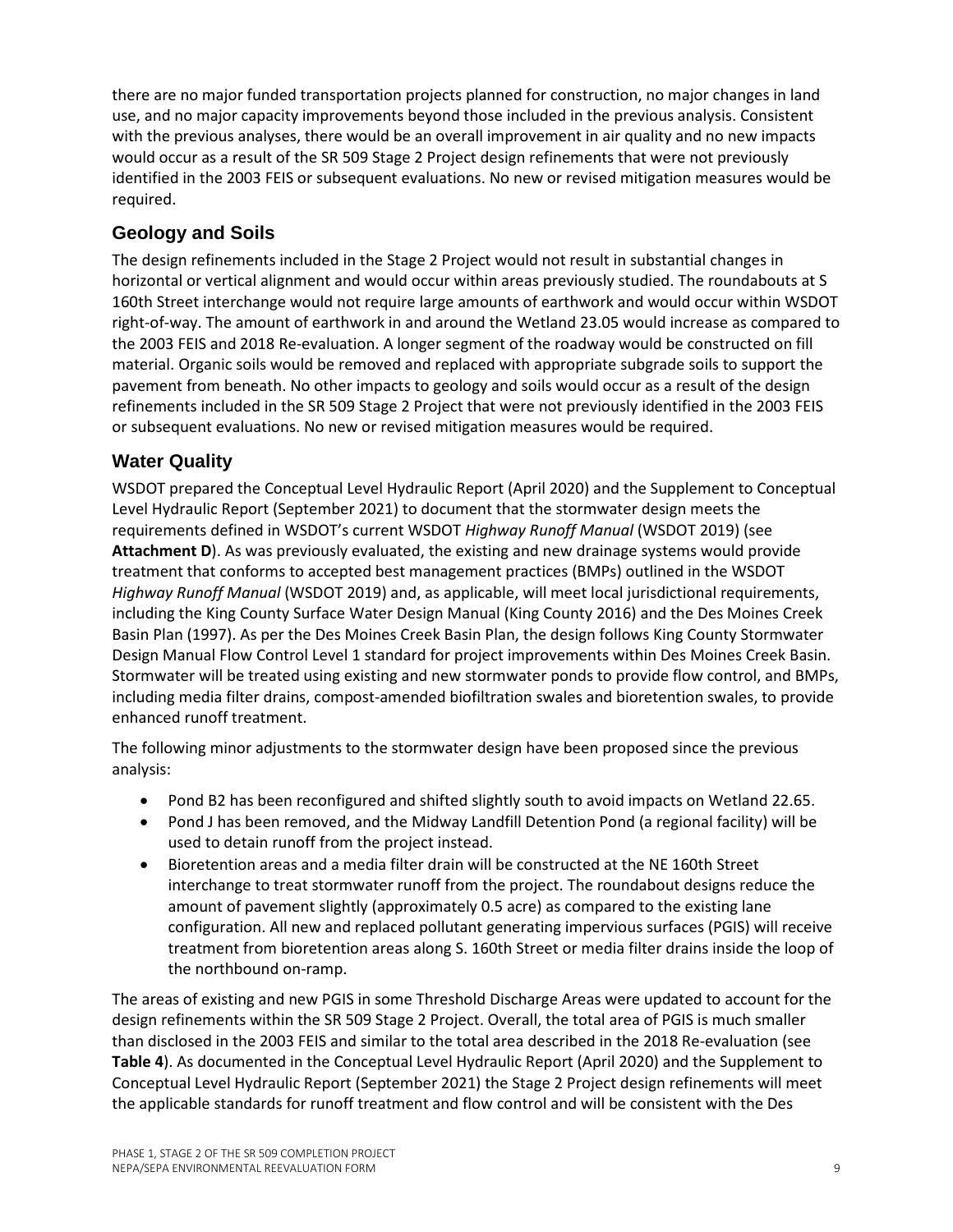Moines Creek Basin Plan (1997). With the proposed BMPs, the potential for downstream impacts due to the minor increase in new impervious surfaces within the Project limits will be mitigated.

| Table 4. Comparison of Pollution-Generating Impervious Surfaces – 2017 and 2021 Proposed Project |                               |                                        |  |  |  |  |
|--------------------------------------------------------------------------------------------------|-------------------------------|----------------------------------------|--|--|--|--|
| <b>Pollution-Generating Impervious Surface</b>                                                   | 2018 Re-evaluation<br>(acres) | 2021 Stage 2 Project Update<br>(acres) |  |  |  |  |
| <b>New</b>                                                                                       | 50                            | 53                                     |  |  |  |  |
| Replaced                                                                                         | 4                             | 8                                      |  |  |  |  |
| Existing to be Treated by the Stage 2 Project                                                    | 66                            | 51                                     |  |  |  |  |
| Total to be Treated by the Stage 2 Project                                                       | 121                           | 112                                    |  |  |  |  |

No new impacts to water resources would occur as a result of the design refinements included in the SR 509 Stage 2 Project that were not previously identified in the 2003 FEIS or subsequent evaluations. No new or revised mitigation measures would be required.

### **Wetlands**

Both the 2003 FEIS and the 2018 Re-evaluation relied on wetland delineations from 2000. In 2021, WSDOT prepared a Wetland and Streams Assessment Report (WSAR) (see **Attachment E**) to:

- Confirm the presence of wetlands from previous studies (2003 FEIS)
- Identify updates to wetland boundaries and ratings based on 2021 conditions
- Identify additional wetlands that were not previously identified
- Update buffer widths based on the most current municipal codes for the City of Burien (Burien 2021), City of SeaTac (SeaTac 2021), City of Des Moines (Des Moines 2020), and City of Kent (Kent 2021)

### **Impacts**

**Table 5** provides a comparison of the estimated wetland impacts (within the Stage 2 Project limits) during the 2000 Draft EIS phase, Final EIS/ROD phase and current Re-evaluation phase. The impacts provided for the 2022 Re-evaluation are based on the changed conditions described above and the updated Project footprint from design refinements. A summary of key updates to wetland impacts are described as follows:

- **New/additional wetland impacts.** As was evaluated previously, the Stage 2 Project will construct bridges over Wetland 21.75 (Wetland A), Des Moines Creek, and Wetland 23.05 (Wetland B). However, the refinements to SR 509 include a shorter length of the bridge over Wetland 23.05 (Wetland B) than previously evaluated and would result in greater direct wetland impacts. Additionally, the Project would result in impacts to the four newly delineated wetlands identified in the 2021 WSAR.
- **Wetland conversion impacts.** Wetland conversion impacts were not identified outright in the 2003 FEIS but would occur as a result of shading and tree removal under the new bridges. The bridges for the Stage 2 Project are narrower and taller so would create less shading and conversion of wetlands than those proposed in the 2003 FEIS.
- **Buffer impacts.** Wetland buffer impacts were updated in the 2021 WSAR in accordance with updated increased buffer widths in local Critical Areas Ordinances. The wetland buffer impacts for the Stage 2 Project would also be less than those estimated in the 2003 FEIS.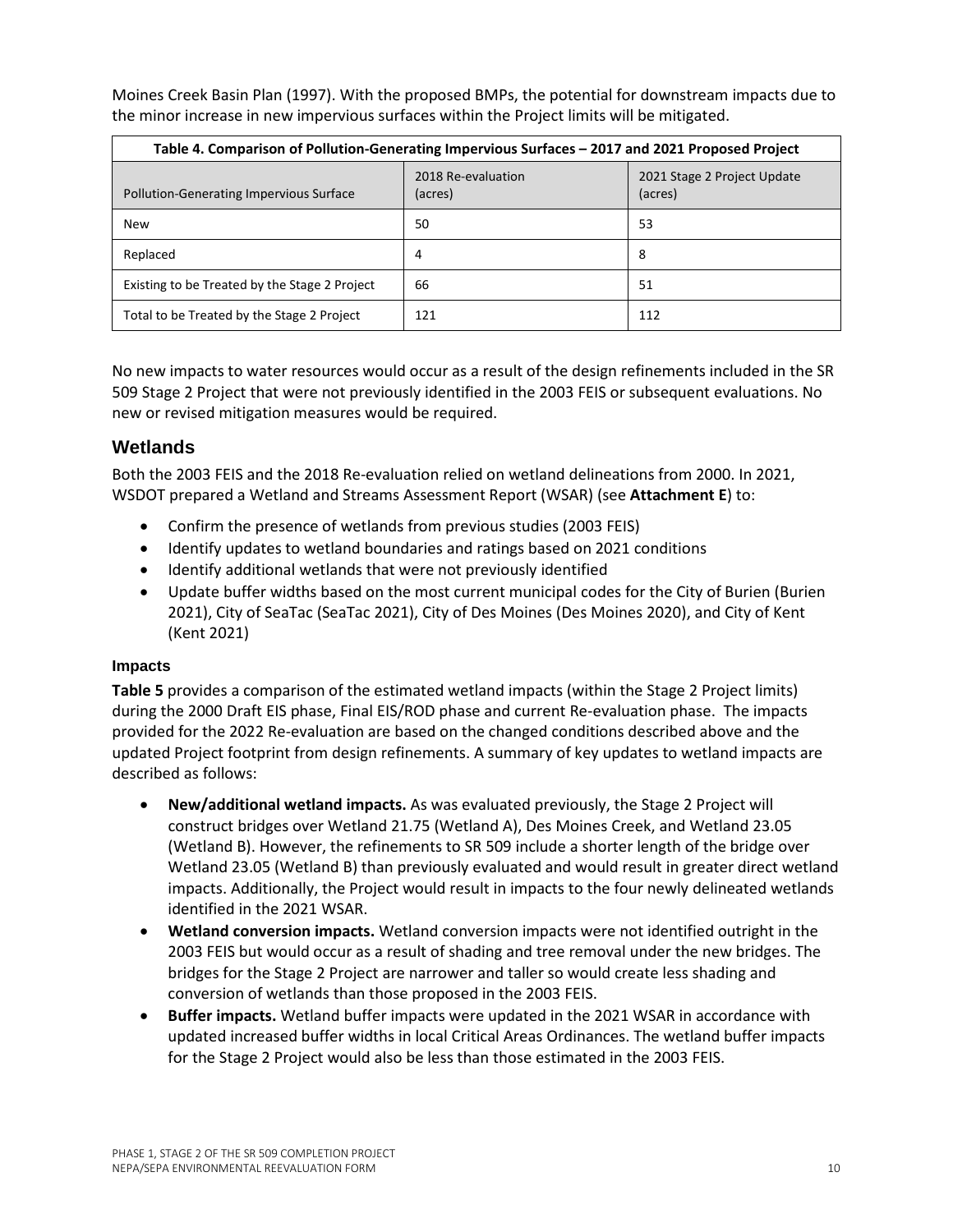At the time of the 2003 FEIS, wetland impacts within the Stage 2 Project Limits had been reduced from 8.41 acres down to 0.27 acres through alignment adjustments and a minimization measure included to avoid all Category I wetlands and span all Category II wetlands with bridges.

| Table 5. Comparison Wetland Impacts within the Stage 2 Project Limits |                       |                           |                       |  |  |  |
|-----------------------------------------------------------------------|-----------------------|---------------------------|-----------------------|--|--|--|
| Study                                                                 | <b>Direct Impacts</b> | <b>Shading/Conversion</b> | <b>Buffer Impacts</b> |  |  |  |
| 2000 Draft EIS/Discipline Report                                      | 8.41                  | None                      | 13.82                 |  |  |  |
| 2003 FEIS/ROD                                                         | 0.27                  | 3.56                      | 4.61                  |  |  |  |
| 2022 Re-evaluation                                                    | 1.48                  | 0.70                      | 3.89                  |  |  |  |

The two wetlands currently affected by the minimization measure to span are: Wetland 21.75 (Wetland A) and Wetland 23.05 (Wetland B). These wetlands were delineated and then reevaluated using the original bridge designs and revised designs.

**Wetland 21.75 (Wetland A)** has since been re-typed from a Category II to a Category III wetland. Regardless of its lower rating, the Stage 2 Project will implement the minimization measure to span over Wetland 21.75 (Wetland A) because it would not only avoid impacts to the wetland itself but also Des Moines Creek, Des Moines Creek Park and Des Moines Creek Trail (as Section 4(f) resource).

**Wetland 23.05's (Wetland B)** rating was also updated and is considered a marginal Category II wetland based on current Ecology Guidance. The wetland size also increased to include the wetland area created as part of the AMB mitigation site. The Stage 2 Project design has been revised to include a two-span bridge with retaining walls as compared to the original five-span bridge design. The shorter bridge over Wetland 23.05 results in substantially improved roadway geometry for the mainline and northbound ramps to and from S. 188th Street/Des Moines Memorial Drive, simplifies the structure over Des Moines Memorial Drive, and reduces the amount of new roadway/pavement within the SeaTac Airport runway protection zone. The two-span bridge would also maintain east/west connectivity to the AMB mitigation site and would result in direct impacts and permanent conversion impacts to Wetland 23.05 (Wetland B). As shown in **Table 6**, the two-span bridge with retaining fill walls would result in greater permanent direct impact and lesser conversion impacts than the five-span bridge. Mitigation for the permanent direct impacts would be at a ratio twice that of the conversion impacts.

| Table 6. Comparison Wetland 23.05 (Wetland B) Impacts |                       |                           |  |  |  |
|-------------------------------------------------------|-----------------------|---------------------------|--|--|--|
| Study                                                 | <b>Direct Impacts</b> | <b>Shading/Conversion</b> |  |  |  |
| 2018 Re-Evaluation (five-span bridge)                 | 0.06                  | 0.87                      |  |  |  |
| 2022 Re-evaluation (two-span bridge)                  | 0.93                  | 0.30                      |  |  |  |

### **Mitigation**

WSDOT will implement the minimization measure to span all Category II wetlands except at Wetland 23.05 (Wetland B). At the time the FEIS was written the conversion/shading impacts and mitigation requirements were not fully understood, nor was it known how successful the AMB mitigation site would be. The impacts from the two-span bridge over Wetland 23.05 (Wetland B) will be mitigated for at the AMB "Advance" mitigation site which is located directly adjacent to the impact. There are currently enough credits to offset the permanent direct impacts from a shorter bridge and there will be no net loss of wetland acreage and function.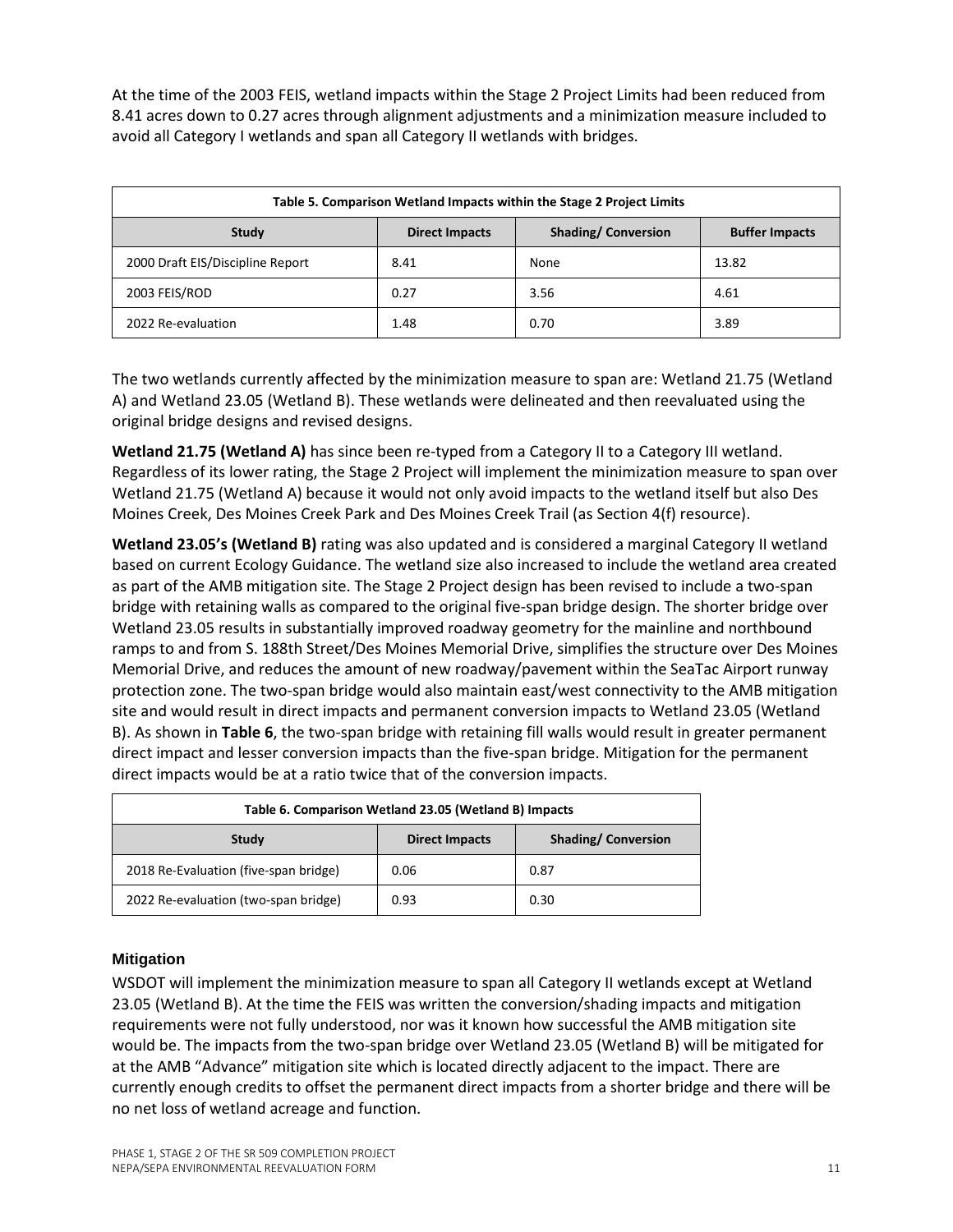#### *AMB Mitigation Site*

In 2007, WSDOT constructed the AMB Property Mitigation Site to offset impacts for the SR 509 Completion Project. The mitigation site is located adjacent to the footprint of the SR 509 Stage 2 Project and is part of Wetland 23.05 (Wetland B) extending off site to the north and west (**Figure 9**). Before the property was developed into a mitigation site, it was a highly modified property covered with fill material. Since its development the mitigation site has grown more rapidly than originally anticipated and is considered very successful. The site was delineated on March 17, 2015, and had exceeded the final, Year 10 wetland acreage requirements. The site is now considered an "Advance" Mitigation site because it avoids any temporal loss and has eliminated any risks associated mitigation site failure. The site's advance mitigation credits will be used to compensate for the 1.60 acre of permanent wetland impacts.

#### *Barnes Creek Mitigation Site*

In 2021, WSDOT identified the Barnes Creek mitigation site to mitigate for the permanent conversion and long-term temporary wetland impacts and wetland buffer impacts. The site parallels Barnes Creek between S. 220th Street and S. Kent Des Moines Road (SR 516) in Des Moines. The mitigation site comprises an approximately 0.75 mile stretch of undeveloped property between 13th Avenue S. and 15th Avenue S. (**Figure 10**). It is bounded on the north by S. 220th Street and on the south by Kent Des Moines Road (SR 516). WSDOT proposes to preserve the existing wetlands and the upland buffer areas by removing invasive species and infilling with native vegetation in both perimeter buffers and credit generating areas where invasive species are predominant. Preservation of the Barnes Creek is proposed to compensate for the permanent conversion and long-term temporary wetland impacts in addition to wetland buffer impacts.

#### *Des Moines Creek Basin Plan.*

Since the 2003 FEIS and ROD, WSDOT has also contributed \$9 million to the Des Moines Creek Basin Planning Committee to help finance three major and several minor projects that have improved degraded water quality, fish passage, and in-stream habitat. These projects are shown on **Figure 10** and described below:

- Marine View Drive fish passage barrier correction (WDFW #990115). Removal of the existing culvert to restore fish passage to approximately 12,647 feet (3,855 linear meters) of upstream habitat by replacing the 225-foot-long box culvert with a bridge.
- Regional Detention Facility in the upper Des Moines Creek watershed to reduce peak storm flow and to limit erosion and sedimentation downstream. Habitat enhancements included reconstruction of approximately 2,160 feet of the existing channel with instream roughness.
- High-flow Bypass Pipeline along the existing Des Moines Creek to divert high flow around the sensitive portion of the stream channel to minimize channel erosion and create a more fish friendly flow regime. The project constructed a new diversion pipe from the regional detention facility to South 200th Street and then connected to the abandoned sanitary sewer pipeline that was already in place near South 200th Street to Puget Sound.
- Habitat Restoration King County completed a series of habitat restoration projects along Des Moines Creek between Marine View Drive and the Midway Sewer Treatment Plant. Specific work included placing logs, boulders, and other stream enhancement elements; removing invasive plants; and installing native vegetation within the stream buffer. King County also removed invasive species and planted native vegetation below Marine View Drive.

Over the years, the Des Moines Creek Basin Plan and projects have provided the following benefits for the basin:

Reduction in the loss of streamside vegetation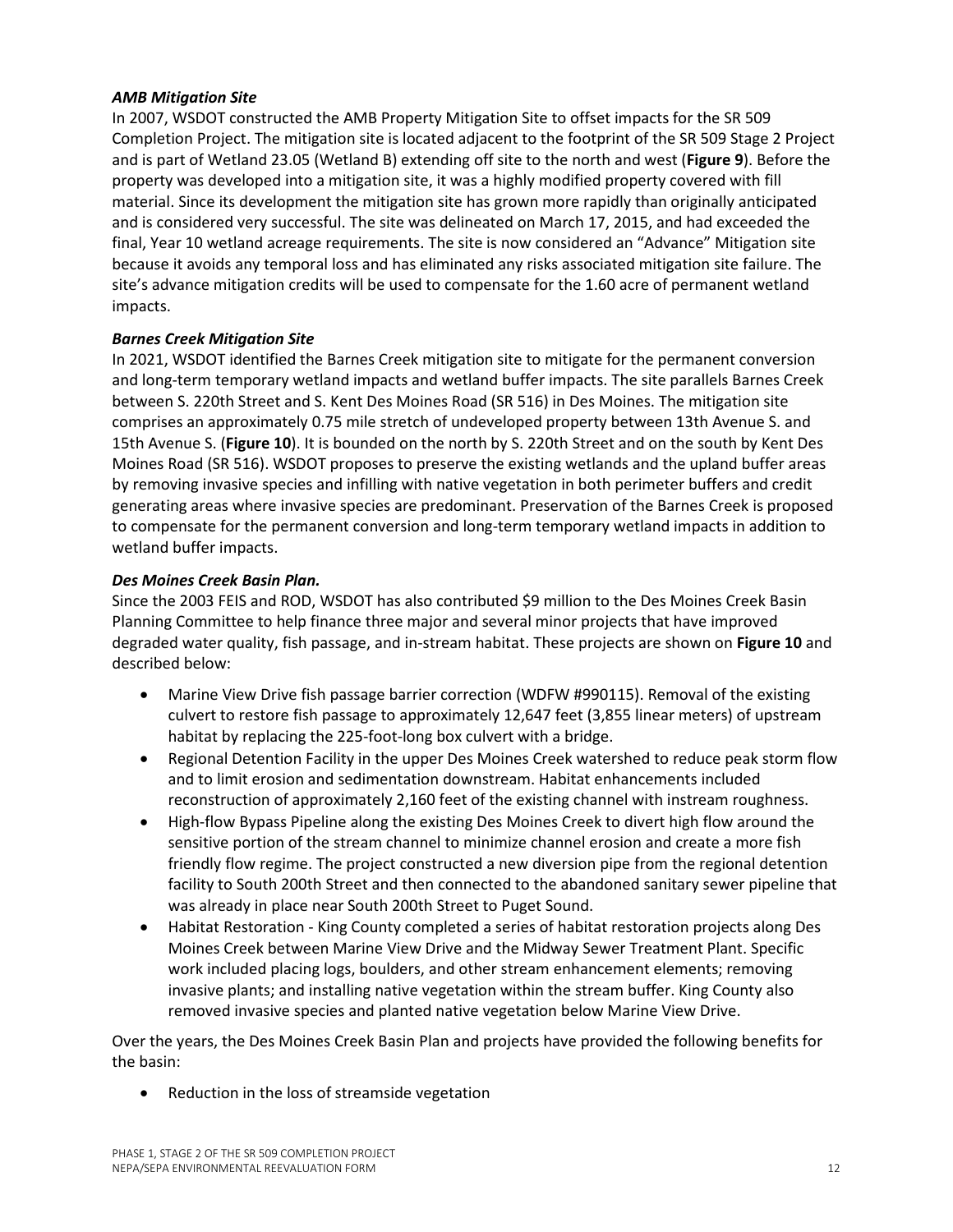- Reduction of sediment inputs into streamside wetlands allowing effective stream restoration
- Retention of streamside vegetation providing shading and wildlife habitat
- Improvement in water quality
- Improved fish passage and spawning habitat direct impacts

Based on the comparison of impacts to mitigation benefits there will be no new significant impacts to wetlands as a result of the design refinements included in the SR 509 Stage 2 Project. The Stage 2 Project will achieve no net loss of wetland acreage and function. A WSDOT biologist has reviewed and concurred with this analysis.

### **Vegetation, Wildlife, and Fish**

The 2003 FEIS included a measure to cross all streams with bridges designed to comply with WDFW criteria for safe fish passage, while also minimizing project impacts on streams and fish habitat. At that time, the only known stream crossing within the Stage 2 Project area was Des Moines Creek. Since the 2003 FEIS and subsequent evaluations, three new streams within the project limits were identified and two fish barrier culverts were confirmed by WDFW.

- **Three new stream crossings** (West Fork Des Moines Creek, UNT to West Fork Des Moines Creek and UNT to South Fork McSorley Creek) have been identified within the Stage 2 Project area.
- **Two fish barriers** (UNT to Des Moines Creek -WDFW ID 935212 and UNT to South Fork McSorley Creek- WDFW ID 935070) have also been identified at two of the new streams.

The **West Fork Des Moines Creek** originates from stormwater inputs in the vicinity of 8th Avenue S. that converge into an open channel near S. 186th Lane (mapped as the origin of the stream). In this area, the stream is intermittent. The stream enters the study area from the west, near the west boundary of Wetland 23.05. The channel flows into Wetland 23.05, where it loses channel definition in two places including where the SR 509 roadway would bridge over Wetland 23.05. The flow re-channelizes on the east side of the new roadway on the west side of Des Moines Memorial Drive S then enters an approximately 54-inch culvert under Des Moines Memorial Drive S. The stream is piped for approximately 1,800 feet and eventually discharges north of Wetland 22.40.

The UNT to West Fork Des Moines Creek (site ID 935212) crossing is located under S. 194<sup>th</sup> Street where the SR 509 roadway will be constructed. The stream currently crosses under S. 194<sup>th</sup> Street in a 24-inch diameter, 256-foot-long culvert, flowing south to north. UNT to West Fork Des Moines Creek originates from Wetland 22.55 and is piped under S. 194th Street. The stream converges with stormwater inputs before discharging near 11th Place S. (see **Figure 9**). The channel loses definition within Wetland 22.65.

The **UNT to South Fork McSorley Creek** (site ID 935070) crossing is located underneath I-5. The stream crosses I-5 in a 30-inch, 450-foot-long corrugated steel pipe at MP 147.60. It drains Wetland 147.65R on the east side of I-5 and outlets into Wetland 147.6L on the west side of I 5 (see **Figure 10**). East of I-5, riparian vegetation along UNT to South Fork McSorley Creek consists of Himalayan blackberry, salmonberry, and red-osier dogwood. West of the I-5 crossing, vegetation consists of forested vegetation with a mixed canopy of red alder, Douglas-fir, and bigleaf maple trees. Salmonberry and red osier dogwood are also present in the understory community.

### **Fish Barriers**

WSDOT determined that the correction of the two barriers has independent utility from the SR 509 project, although they may be constructed at the same time. These barrier sites involve challenging site conditions and correcting them would provide limited length of upstream habitat gain that would be of marginal quality. WSDOT has engaged with the PTOI, WDFW, and the USACE to develop a two-pronged barrier correction strategy that includes both developing draft Preliminary Hydraulic Designs (PHDs) for potential onsite corrections and investigating offsite fish habitat enhancement solutions that would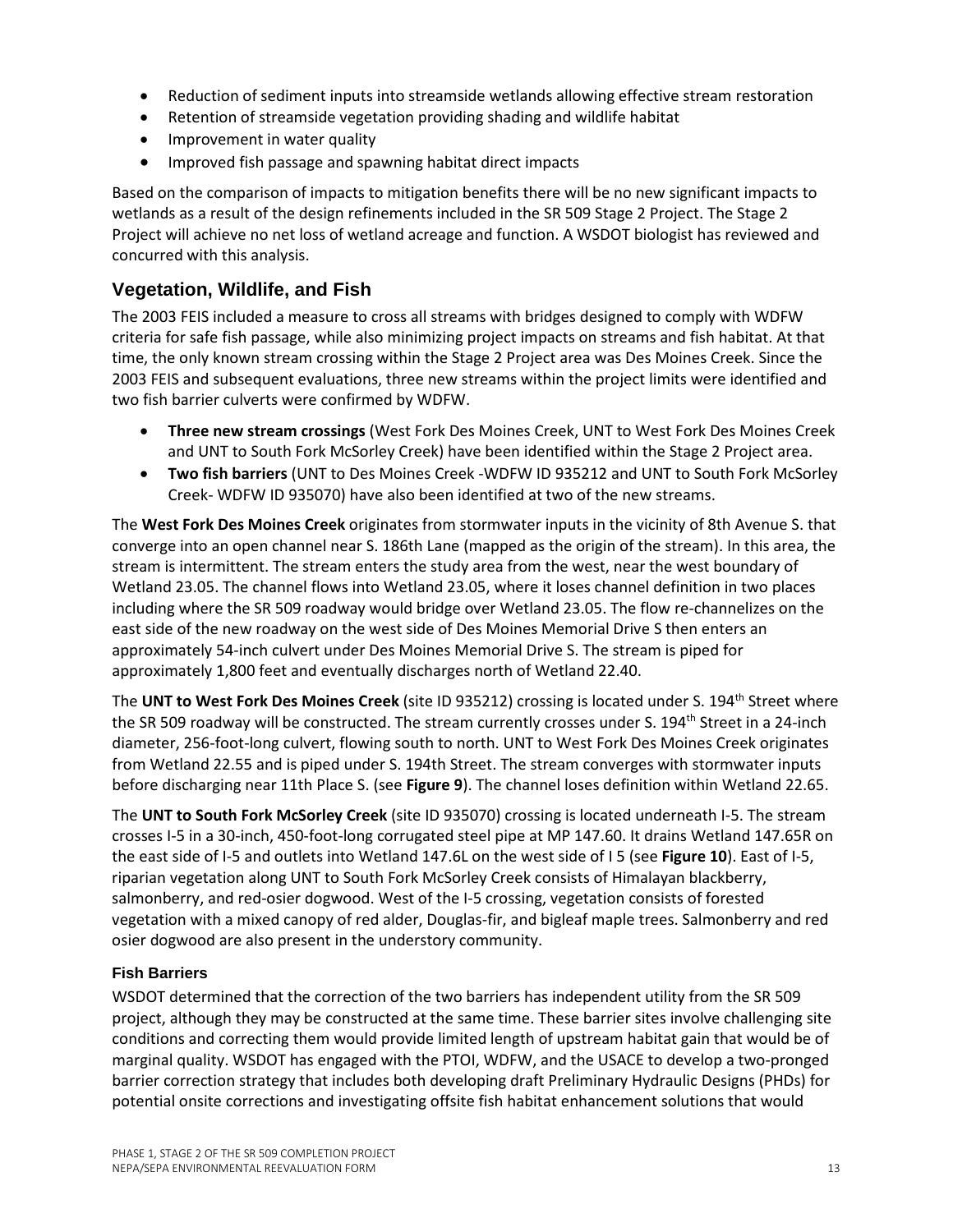provide greater benefits to fish. The Project team will continue to collaborate with the PTOI on both the onsite barrier correction designs and the off-site fish habitat enhancement project solutions. The fish barrier resolution will be evaluated in a separate NEPA document and will be permitted separately.

#### **Impacts**

The impacts from constructing the Stage 2 Project would be as follows:

- **West Fork Des Moines Creek.** There would be no direct impact to West Fork Des Moines Creek as a result of the Stage 2 Project, other than shading where the new SR 509 roadway will bridge the stream at a location where the channel has no clear definition. This area is accounted as wetland conversion impacts. The new SR 509 roadway will span the area with an approximately 30-foot high and 80-foot-wide bridge. The bridge will consist of two spans, and each span will be approximately 177-feet long.
- **UNT to West Fork Des Moines Creek***.* The SR 509 roadway would be constructed on top of new roadway fill placed over a portion of the UNT to West Fork Des Moines Creek and the existing fish barrier culvert. Approximately 120-feet of headwater channel for this stream would be enclosed in a new drainage culvert. Enclosing the headwater stream would not significantly change the water quality, volume or destination of the flow. The existing fish barrier culvert would be removed and replaced with a new 24-inch diameter, 231-foot-long culvert.
- **Des Moines Creek.** As indicated in the 2003 Final EIS and subsequent re-evaluation, there would be no impact to Des Moines Creek as a result of the Stage 2 Project. The new SR 509 roadway will span the stream with an approximately 50- foot high and 80-foot-wide bridge. The bridge will consist of seven spans, and each span will be approximately 188-feet long.
- **UNT to South Fork McSorley Creek***.* The new southbound auxiliary lane on I-5 would be constructed within the existing roadway prism and would not result in any impacts to the existing fish barrier culvert or any portion of the open channel of UNT to South Fork McSorley Creek.

#### **Mitigation**

The minimization measure to cross all streams with bridges and design them to comply with WDFW criteria for safe fish passage included in the 2003 FEIS will not likely be applied to the two newly identified stream channels and fish barriers. Upon coordination with the PTOI it was determined that offsite solutions that would provide greater benefits to fish in lieu of on-site barrier corrections was the preferred mitigation measure. As such, WSDOT will continue to engage and collaborate with the PTOI to develop a barrier correction strategy that addresses the UNT to West Fork Des Moines Creek (935212) and UNT to South Fork McSorley Creek (935070) sites. If an agreement for off-site fish habitat enhancement projects with the PTOI is not reached, the fish barrier corrections would be permitted separately as a fish habitat enhancement project and corrected either concurrent with the transportation project or at a later stage.

Although the newly identified impact to UNT to West Fork Des Moines Creek was not considered in the original 2003 FEIS, other impacts from the Project were identified including the extension of a culvert at S 200<sup>th</sup> Street that passes Des Moines Creek. The culvert extension is no longer planned nor scheduled as part of the Stage 2 Project. Regardless, of the impacts as understood in the 2003 FEIS versus the impacts from the Stage 2 Project, WSDOT has already implemented compensatory mitigation for stream impacts through the \$9 million contribution to Des Moines Creek Basin Planning and capital facility projects. These projects have benefited the basin for years by providing a reduction in the loss of streamside vegetation, reduction of sediment inputs into streamside wetlands allowing effective stream restoration, retention of streamside vegetation providing shading and wildlife habitat, and improvement in water quality (see Wetlands section for additional description of mitigation sites).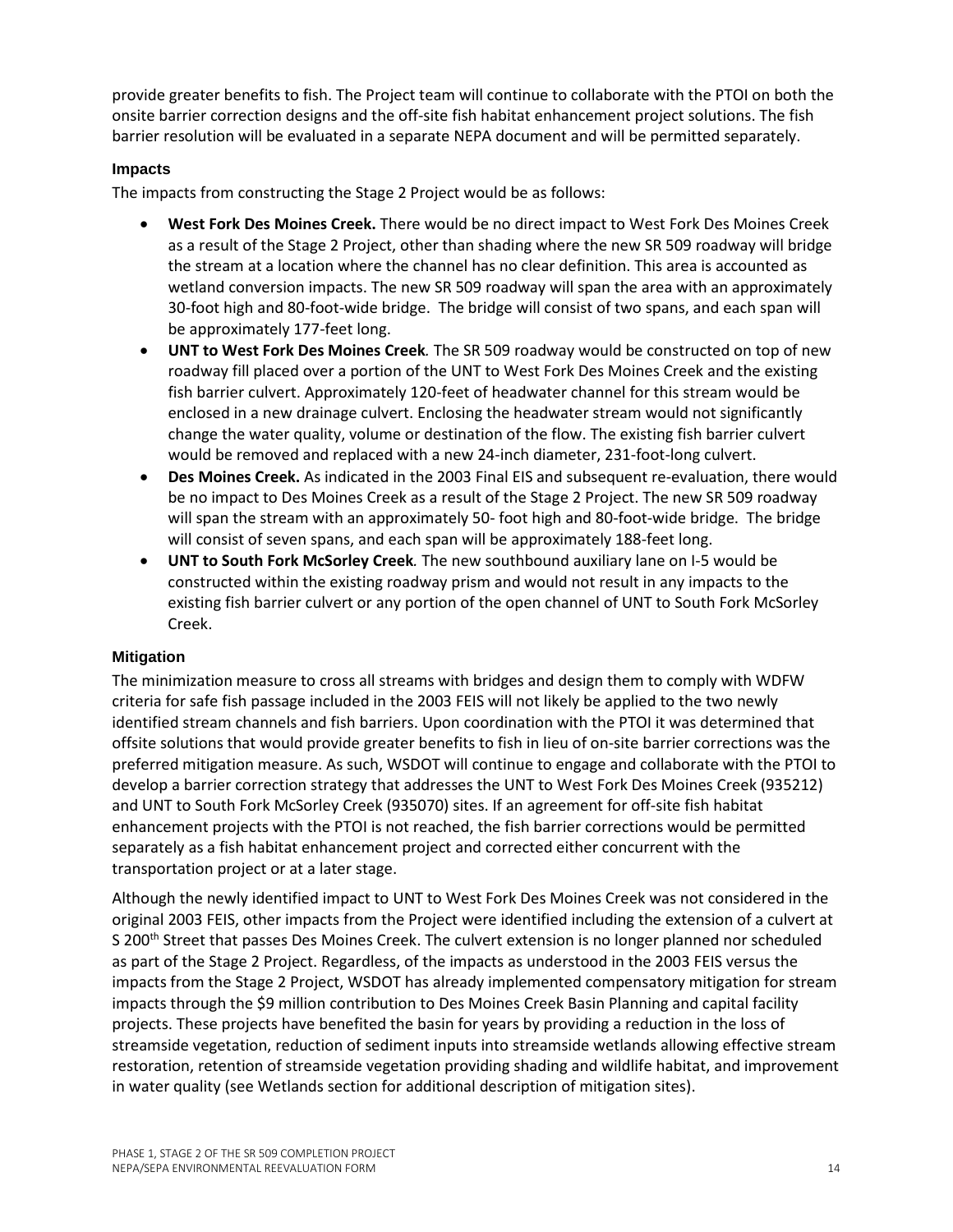With the mitigation that has already been implemented, the potential for impacts on vegetation, wildlife, fish and threatened and endangered species will be minimized. **No new significant impacts would occur as a result of the design refinements** included in the SR 509 Stage 2 Project that were not previously identified in the 2003 FEIS or subsequent evaluations. A WSDOT biologist has reviewed and concurred with this analysis.

### **Threatened and Endangered Species**

Design updates for stormwater treatment do not result in effects to listed species, as there is no direct discharge to potentially ESA-fish bearing waters. All but the S 160th Street interchange improvements will occur within the action area addressed in the 2017 No Effect Documentation. The proposed construction activities at the S 160th Street interchange and construction equipment moving to and from the construction site will increase noise in the action area. However, as provided in the updated No Effects documentation (**Attachment F**) there are no listed terrestrial species documented to be present or suitable species identified within the action area around the S. 160th Street interchange. No riparian vegetation will be disturbed, and no in-water work will occur. As a result, the proposed design refinements would not affect listed species in a manner, or to an extent, not considered in the 2017 No Effect Documentation. The rationale for this determination is described in **Attachment F**.

The on-site fish barrier corrections would be evaluated later only if the requirements of the Injunction cannot be satisfied through off-site fish habitat enhancement projects. If it is determined that off-site options will be implemented, the off-site project(s) will be evaluated separately. A WSDOT biologist has reviewed and concurred with this analysis.

### **Land Use, Relocation, Social, Economics**

The design refinements included in the Stage 2 Project would not result in any changes in land use, new property acquisitions or relocations that were not previously evaluated, or new social or economic impacts. The SR 509 Stage 2 Project remains consistent with local and regional planning efforts. No new impacts to land use, relocations, social elements, or economics would occur as a result of the design refinements included in the SR 509 Stage 2 Project that were not previously identified in the 2003 FEIS or subsequent evaluations. No new or revised mitigation measures would be required.

### **Historic and Archaeological Resources**

WSDOT prepared a supplemental Cultural Resources Survey (2021) to include areas that were not studied in previous evaluations (see **Attachment G**). The SR 509 Area of Potential Effects (APE) was revised in March 2021 and includes those areas. The 2021 survey documented 35 new built environment properties, examined the portion of Des Moines Memorial Drive within the project footprint, and included subsurface archaeological testing. A total of 112 shovel tests were completed within project APE units, with no recovery of cultural materials. Four of the new built environment properties were determined to be eligible for the National Register of Historic Places (NRHP).

#### **Impacts**

No NRHP-eligible or listed cultural resources would be impacted by the Stage 2 Project and there would be no new significant historic and archaeological resource effects would occur as a result of the Stage 2 Project that were not previously identified in the 2003 FEIS and subsequent evaluations.

### **Mitigation**

Because shovel testing was limited in some locations, the Cultural Resources Survey recommended construction monitoring in areas where construction may require deep excavations that could encounter previously unidentified cultural resources. These areas are summarized below, see Figure A-1 in Attachment G for more details: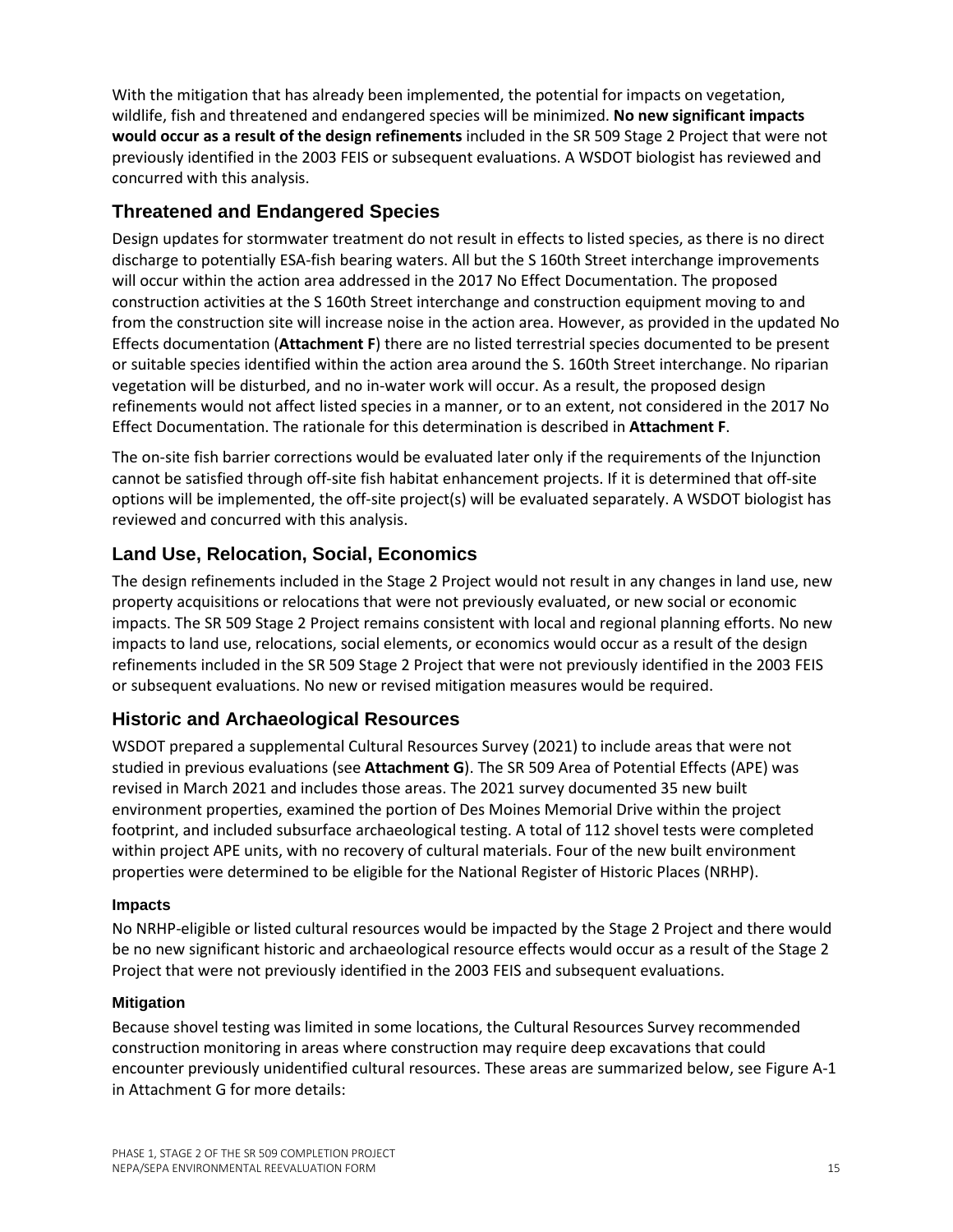- **I-5 Shoulder** –Monitoring is recommended for areas outside the Federal Way Link Extension footprint. Monitoring is recommended along the 272nd ramp and 'L' polygon east of I-5 near S 255th St., if construction is expected disturb soils below 66 centimeters below the surface (cmbs).
- **S 204th Street Pond** –The area near S 204th Street has been previously disturbed by a detention pond construction; however, monitoring is recommended in areas where construction is expected to disturb ground deeper than the known depth of fill.
- **S 192nd Street Vicinity** Subsurface investigations are recommended in locations where grounddisturbing activities would occur below 84 cmbs.
- **S 188th Street Interchange** Monitoring is recommended for construction activities exceeding 100 cmbs in areas adjacent to the location of roundabouts. No further work is recommended for areas surveyed as part of the previous 2018 Re-evaluation.
- **S 160th Street Interchange** Monitoring is recommended for construction activities exceeding 77cmbs, including noise walls, ditch excavation, and ramp widening. Any other activities proposed by a design builder that exceed this depth may also be subject to additional review or archaeological monitoring.

With the proposed archaeological monitoring, there will be no new significant impacts as a result of the design refinements included in the SR 509 Stage 2 Project that were not previously identified in the 2003 FEIS or subsequent evaluations. A finding of No Adverse Effect was received from the Washington State Department of Archaeology and Historic Preservation on November 15, 2021 (see **Attachment G**). In the event that cultural resources are identified during construction, work should be halted in the immediate vicinity of the find and the unanticipated discovery plan should be followed. No other new or revised mitigation is required. A WSDOT cultural resources specialist has reviewed and concurred with this analysis.

### **Hazardous Waste**

WSDOT prepared a Hazardous Materials Assessment Update (**Attachment H**) to identify any changed conditions. The assessment update identified one high impact site that has undergone remediation efforts, and five moderate impact sites within 1/8 mile of the SR 509 Stage 2 limits.

*Seattle Public Utilities Midway Landfill.* The Seattle Public Utilities (SPU) Midway Landfill was identified as high risk in both the 2003 Final EIS and the 2018 Re-evaluation hazardous material assessments. Federally supervised cleanup efforts were completed, but groundwater contamination was still present at the time of the 2018 Re-evaluation. Since that time, an additional remediation effort has been completed and the Cleanup Site Details Report, generated by Ecology, indicates that remediation is complete, and monitoring is ongoing. Therefore, the site is no longer anticipated to impact the Stage 2 Project.

*Hertz Corporation.* The Hertz Corporation site was identified as low risk in the 2003 Final EIS and as moderate risk in the 2018 Re-evaluation. Ecology's Cleanup Site Search website indicates two separate releases have been reported at the Hertz site. The first was remediated and closed in 2008. The second cleanup started in September 2014. Ecology terminated Hertz's voluntary cleanup in 2017 because Hertz had not responded to status requests. The Hertz site is also a hazardous waste generator. An underground storage tank and a leaking underground storage tank are on the Hertz site, which are subject to Tier 2 reporting.

*Battery Power Systems Inc. (Cold Storage Site).* The Battery Power Systems Inc. site was listed as substantially contaminated in the 2003 Final EIS and as a moderate risk in the 2018 Re-evaluation due to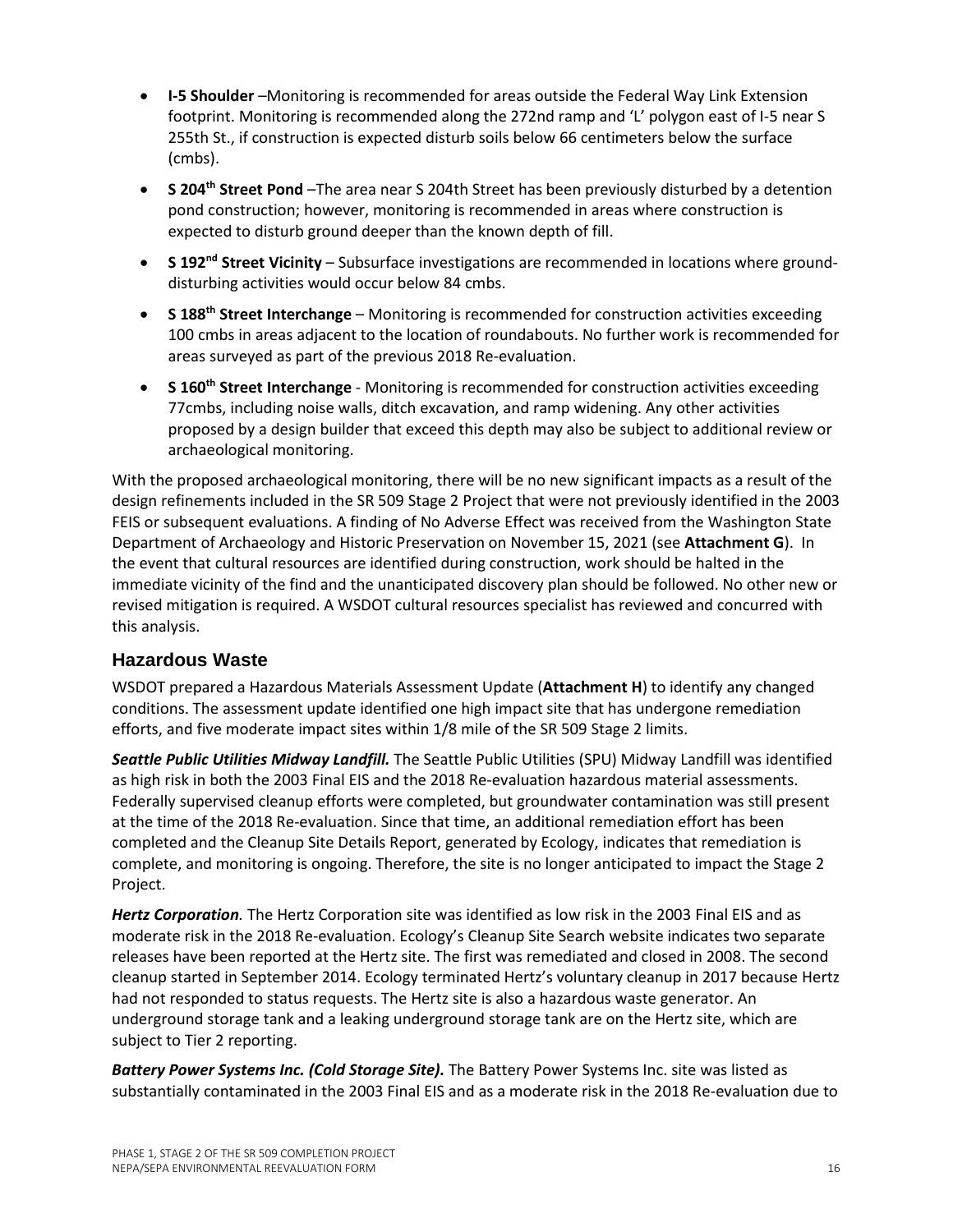the site's historical use as a battery recycling facility and the lack of any records indicating soil or groundwater sampling. The primary risk associated with the site is that of soil disposal. WSDOT has acquired the southern portion of the site for bridge and pier abutment, fill placement, excavating for drainage removal, relocation clearing, and grading. Any soils being exported from the site will need to be characterized and may require containment, depending on the type and extent of contamination.

*General Environmental Management.* The General Environmental Management site was not identified in previous studies, and no releases have been identified. However, the General Environmental Management site is a hazardous waste generator adjoining the Hertz site, which has a history of releases. Contaminated groundwater may be encountered on the General Environmental Management site because of its proximity to the Hertz site and the potential for groundwater to migrate from the Hertz site.

*WA DOT Foreman Property.* The WA DOT Foreman property was not identified in the 2003 Final EIS but was identified as low risk in the 2018 Re-evaluation. In 2019, a Phase II Environmental Site Assessment (ESA) Report was prepared to provide a summary of information associated with soil investigation and excavation activities within existing unconstructed WSDOT right-of-way. WSDOT completed soil investigation and excavation activities within the WA DOT Foreman site. On January 17, 2019, Ecology submitted an Initial Investigation Field Report (IIFR) that included a review of the WSDOT Phase II ESA. The IIFR requested additional data to include quarterly groundwater monitoring and reporting. A second Phase II ESA will be prepared to address the issues Ecology included in the IIFR. The scope includes installing groundwater monitoring wells, collecting soil and groundwater samples, and performing quarterly groundwater monitoring for one year. The results of the sampling and quarterly monitoring will be uploaded to Ecology's Environmental Information Management system. Analytical results will inform decisions on how to proceed with SR 509 Stage 2 improvements in this area.

*Tech Marine Enterprises Inc. (S&M Machine Shop Property).* Tech Marine Enterprises was identified as low risk in both the 2003 Final EIS and the 2018 Re-evaluation. Large machinery, which might have leaked fuels and lubricants, has been parked at the site. The USEPA ECHO database indicated that the site had an NPDES permit for discharge of contaminated stormwater, but the permit was terminated at the end of 2014 because a monitoring report was not submitted in 2013. Ecology does not have information about past sampling events at the S&M Machine Shop property. A Phase II ESA will be prepared to include collecting soil and groundwater samples at the site. The results of the sampling and quarterly monitoring would be uploaded to Ecology's Environmental Information Management system. Analytical results will inform decisions on how to proceed with SR 509 Stage 2 improvements in this area.

#### **Mitigation**

The analytical results from the Phase II Environmental Site Assessments will inform decisions on how to proceed with SR 509 Stage 2 improvements on the WA DOT Foreman property and the Tech Marine Enterprises Inc. property. In addition, a Soil and Groundwater Management Plan (SGMP) would be prepared to address any unanticipated contaminated soil and/or groundwater that may be encountered during the construction. The SGMP would include methods for identification, handling, and management of potentially contaminated soil, sediment, and dewatering fluids that may be generated during construction.

With the proposed mitigation, the potential for hazardous materials impacts from the moderate to highrisk sites within the project limits will be mitigated. No new significant impacts would occur as a result of the design refinements included in the SR 509 Stage 2 Project that were not previously identified in the 2003 FEIS or subsequent evaluations.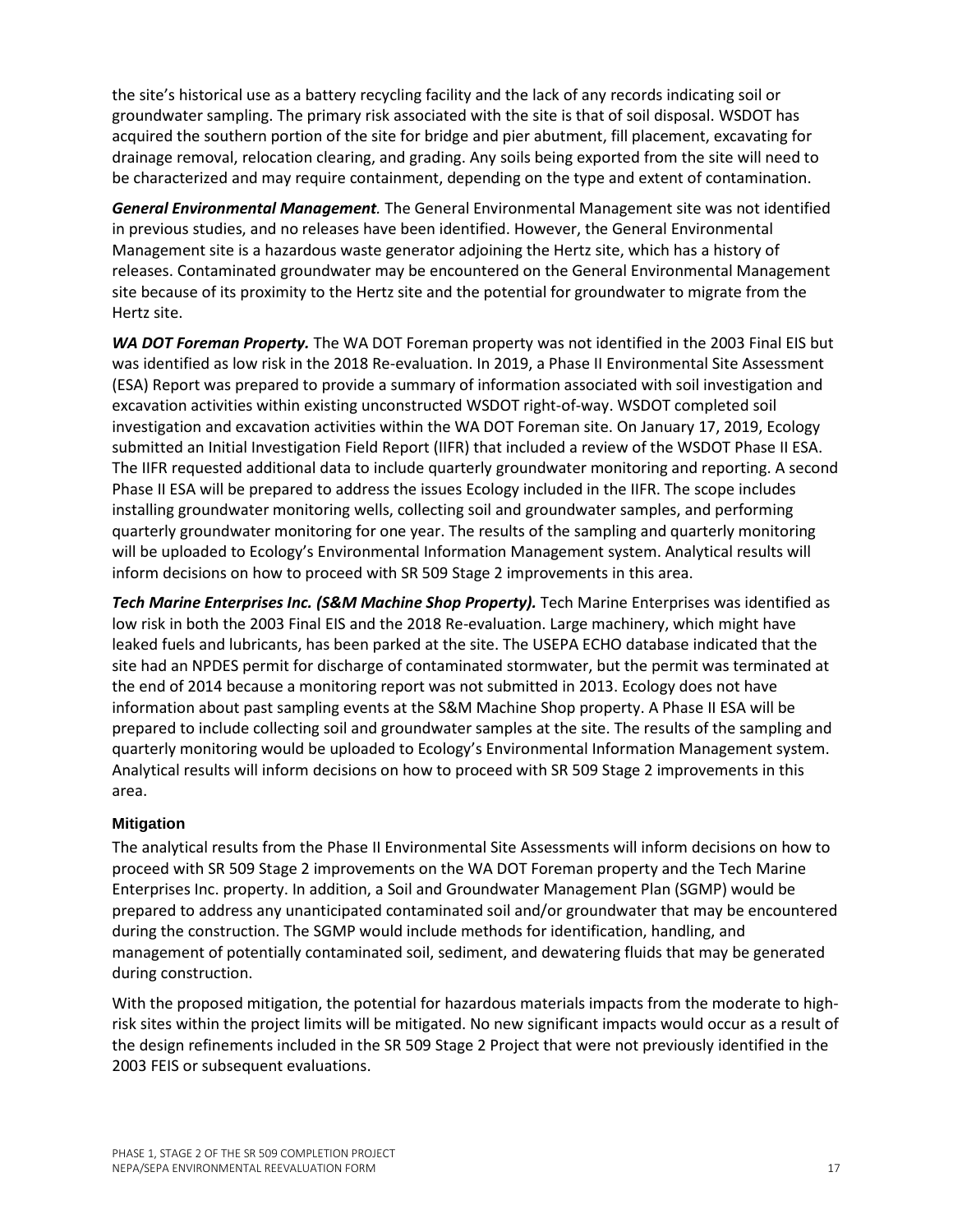### **Visual Quality**

The Visual Quality element was reevaluated to determine whether new impacts would result from the revised interchange configurations at S 188<sup>th</sup> Street/Des Moines Memorial Drive and S 160<sup>th</sup> Street Interchange.

#### **S 188th Street/Des Moines Memorial Drive Interchange Improvements**

The interchange configuration at S 188th Street/DMMD has been revised to include a diamond interchange with a folded southbound on-ramp and roundabouts at the ramp terminals instead of signals and a non-motorized path would be provided on the south side of DMMD throughout the interchange area. The footprint of the revised interchange is smaller than the footprint of the Single-Point Urban Interchange that was evaluated in the 2003 Final EIS.



The roundabout designs at the 188<sup>th</sup> Street/DMMD interchange would result in changes to the appearance of those interchanges. However, any long-term impacts to visual quality would be avoided by protecting existing vegetation where possible and mitigated by replanting and restoring the native vegetation according to the requirements of the environmental permits and WSDOT Roadside Policy Manual. With adherence to these measures, **no new significant impacts would occur as a result of the design refinements** that were not previously identified in the 2003 FEIS or subsequent evaluation. No new or revised mitigation measures would be required.

#### **S 160th Street Interchange Improvements**

Improvements at the S 160th Street interchange have not been previously evaluated in either the 2018 Re-evaluation or the 2003 FEIS and have been added to the Stage 2 Project. Interchange improvements include the addition of roundabouts at both of the non-signalized ramp terminals. Pedestrian crossings would be provided at both ramp terminals on the north side of S 160th Street to accommodate the existing sidewalk.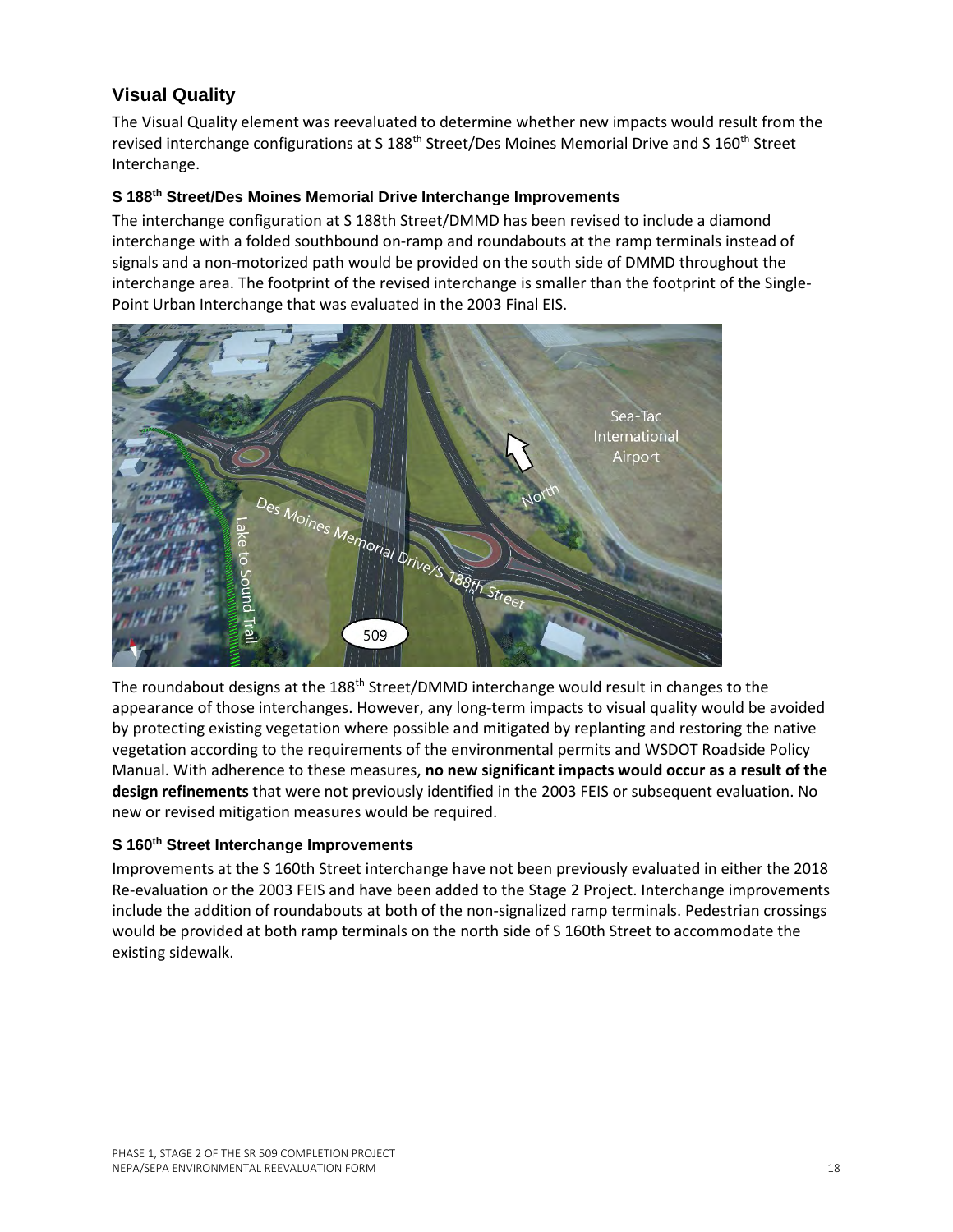

The roundabout designs at the 160<sup>th</sup> Street interchange would result in changes to the appearance of those interchanges. Consistent with the adherence measure and evaluation described for the 188<sup>th</sup> Street/DMMD interchange above, no new significant impacts would occur as a result of the design refinements that were not previously identified in the 2003 FEIS or subsequent evaluation. No new or revised mitigation measures would be required.

### **Section 4(f)**

No new Section 4(f) Resources (parks or historic properties) have been identified in the project area since the 2003 FEIS or 2018 Re-evaluation were prepared. The 2003 FEIS and subsequent evaluations identified the acquisition of 4.2 acres of parkland from Des Moines Creek Park, a Section 4(f) resource. The revised design would not change those effects nor the finding that there are no feasible and prudent locations or alternatives for the action to avoid the use of Section 4(f) land and resources; and no other feasible and prudent alternative is more effective in minimizing potential harm to Section 4(f) resources.

### **Mitigation**

Since the 2003 FEIS, WSDOT has mitigated for the 4(f) impact by replacing the area of Des Moines Creek Park that was acquired for ROW with an equal amount of acreage of reasonably equivalent or greater recreational utility. WSDOT has also integrated the northward extension of the Des Moines Creek Trail (Lake to Sound Trail, Segment C) into the design of the Stage 2 Project. Since the 2003 FEIS, WSDOT has provided \$10.2 million in funding for construction of this trail segment to satisfy the previously approved Section 4(f) mitigation. Construction of the Lake to Sound Trail, Segment C is planned to begin in January/February of 2022. No new or revised mitigation measures would be required.

### **Environmental Justice**

The overall demographics in the project area are consistent with the data from the 2018 Re-evaluation. The proposed design refinements would not change the conclusions regarding environmental justice communities from the Final EIS and subsequent evaluations. No new or revised mitigation measures would be required.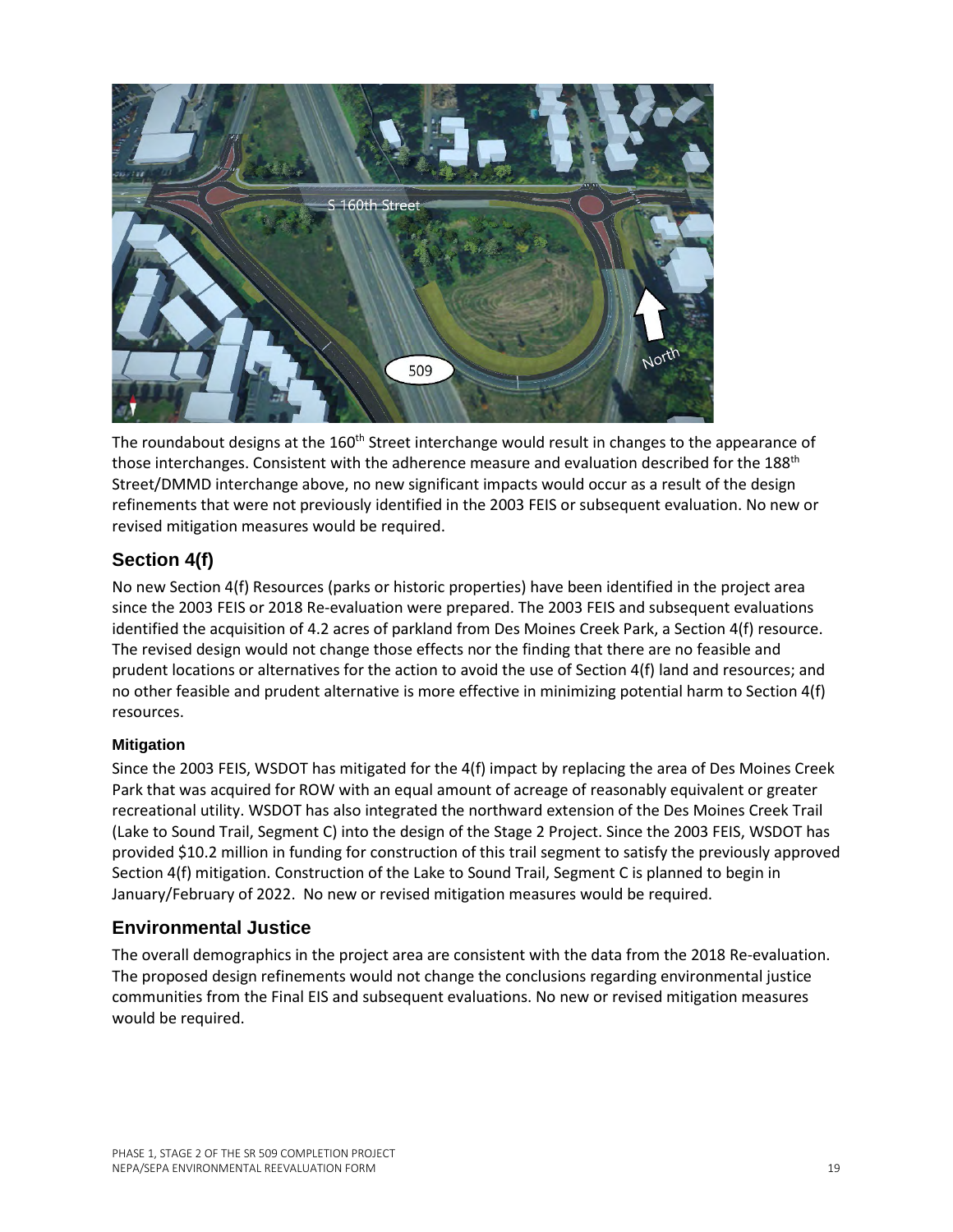# **CONCLUSION**

Based on the information included in this re-evaluation, FHWA and WSDOT have concluded that no new significant environmental impacts, beyond those described in the Final EIS and ROD, would result from the changed conditions, impacts, and mitigation measures. The proposed design refinements would not result in additional significant environmental impacts beyond those described in the Final EIS, ROD, and subsequent Environmental Re-evaluations and technical memoranda. The Project remains compliant with current federal, state, local, and departmental regulations and directives with regard to NEPA/SEPA processes, Section 106 and 4(f), and ESA. FHWA and WSDOT have concluded, in accordance with 23 CFR §771.130(b)(1), that the changes would not necessitate a supplemental EIS.